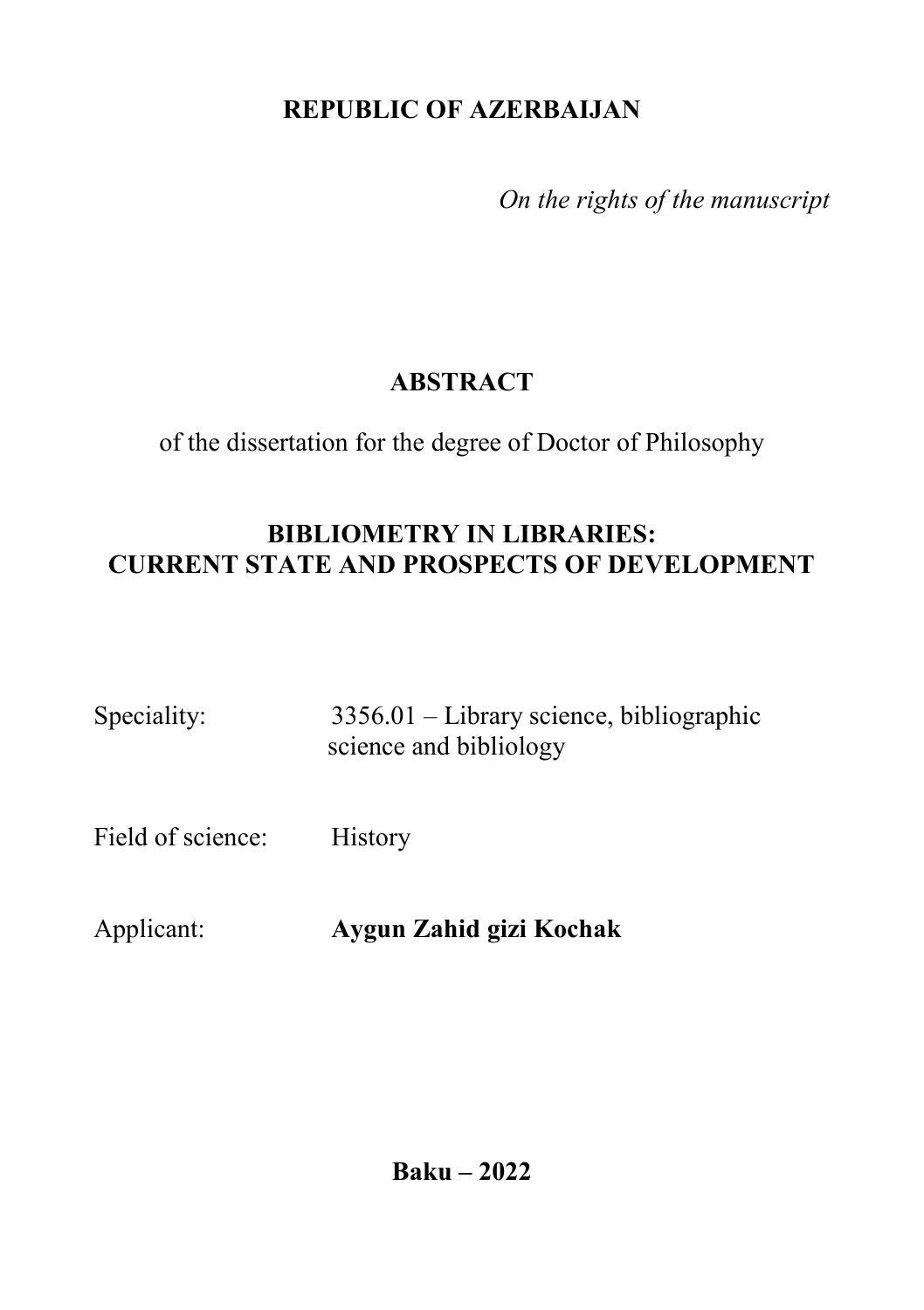The work was performed at the Mahammad Fuzuli Institute of Manuscripts of the Azerbaijan National Academy of Sciences.

| Scientific supervisors: | Doctor of Philology, Professor<br>Aybaniz Ibrahim gizi Aliyeva-Kangarli                                                                                                                                                       |
|-------------------------|-------------------------------------------------------------------------------------------------------------------------------------------------------------------------------------------------------------------------------|
|                         | Doctor of Philosophy in pedagogy,<br>Associate Professor                                                                                                                                                                      |
|                         | Nadir Islam oglu Ismayilov                                                                                                                                                                                                    |
| Official opponents:     | Doctor of Historical Sciences,<br>Associate Professor                                                                                                                                                                         |
|                         | Tofig Humbat oglu Najafli                                                                                                                                                                                                     |
|                         | Doctor of Philosophy in History                                                                                                                                                                                               |
|                         | Shafag Israfil gizi Islamova                                                                                                                                                                                                  |
|                         | the company of the company of the company of the company of the company of the company of the company of the company of the company of the company of the company of the company of the company of the company of the company |

Doctor of Philosophy in History Leyla Gabil gizi Abasova

One-time Dissertation council BED 1.30 of Supreme Attestation Commission under the President of the Republic of Azerbaijan operating at A.A.Bakikhanov Institute of History of the Azerbaijan National Academy of Sciences.



Doctor of Historical Sciences. Karim Karam oglu Shukurov

Doctor of Philosophy in History, **Ilgar Vahid oglu Niftaliyev** 

Doctor of Historical Sciences. Khalil Ismayil oglu Ismayilov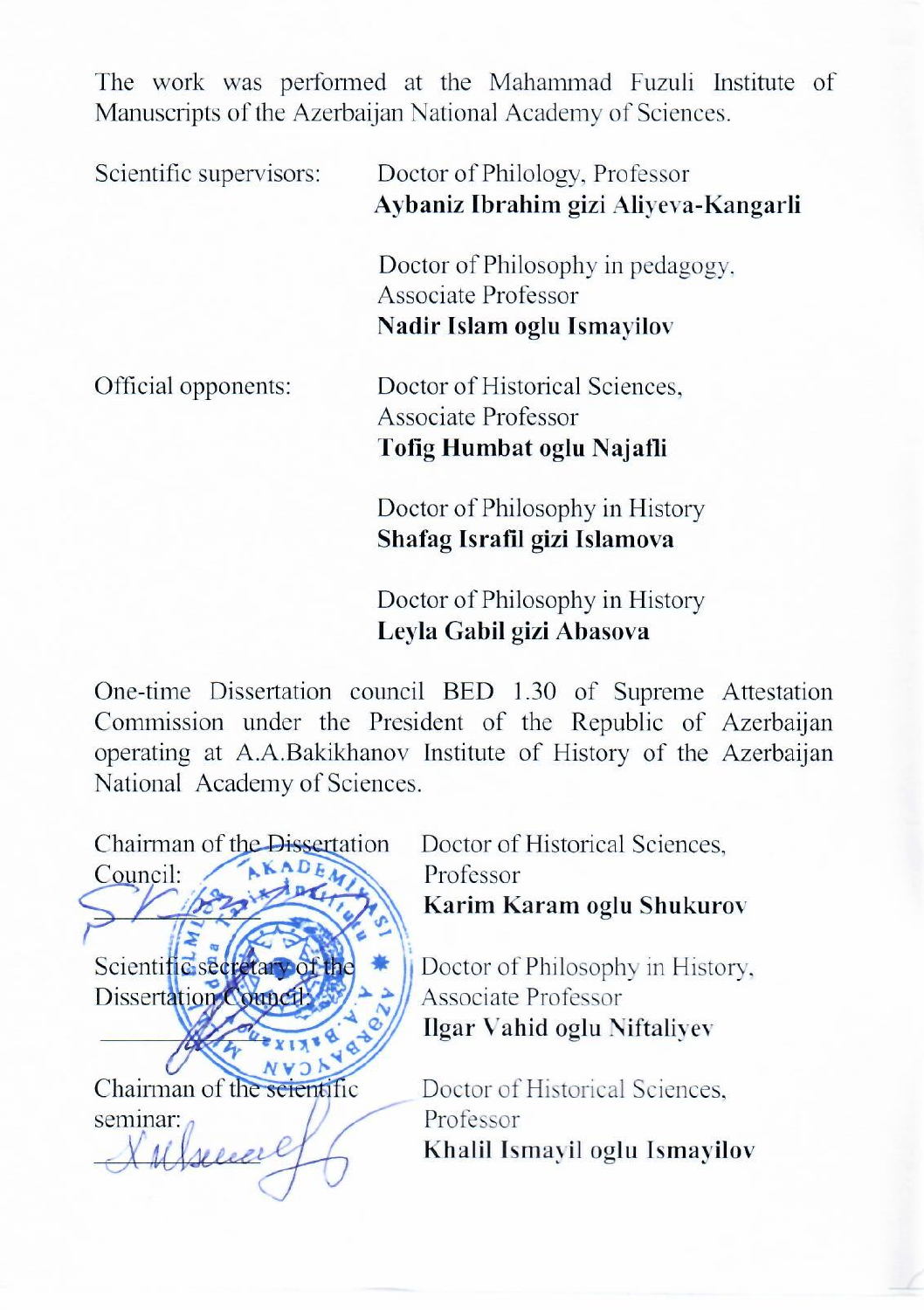## **I. GENERAL CHARACTERISTICS OF THE DISSERTATION**

**The relevance and the development of the subject.** Today, the development of new information and communication technologies makes it necessary to carry out assessment and diagnostics in order to predict the development trends of processes in various areas of human activity. It is also important to search for more effective and relevant ways to adapt to the social environment in the library and information sphere.

Intensive development of science and rapid growth of all types of publications led to the importance of the organization and comprehensive coverage of the statistical analysis system of document-information flows in libraries.

Bibliometry as a qualitatively new form of development of analytic-synthetic processing of literature directs the attention of theorists and practitioners for librarianship to the more rational selection of efficacious information, methods of its evaluation, and effective ways of research.

In the 20th century, the method of bibliometric analysis, related to the quantitative study of document-information flow, began to be widely used. In 1960-1970, Bibliometry received the status of an independent scientific direction. Rapid growth and transformation of information resources of society appeared the need for qualitatively new knowledge by other means. Within the framework of bibliometric research, new ways and methods of analysis of document-information flows, as well as new directions of their use began to be developed.

Quantitative aspects of bibliometric analysis of documentinformation flow didn't find properly their theoretical and practical application in republic libraries. This confirms once more the relevance of this study.

3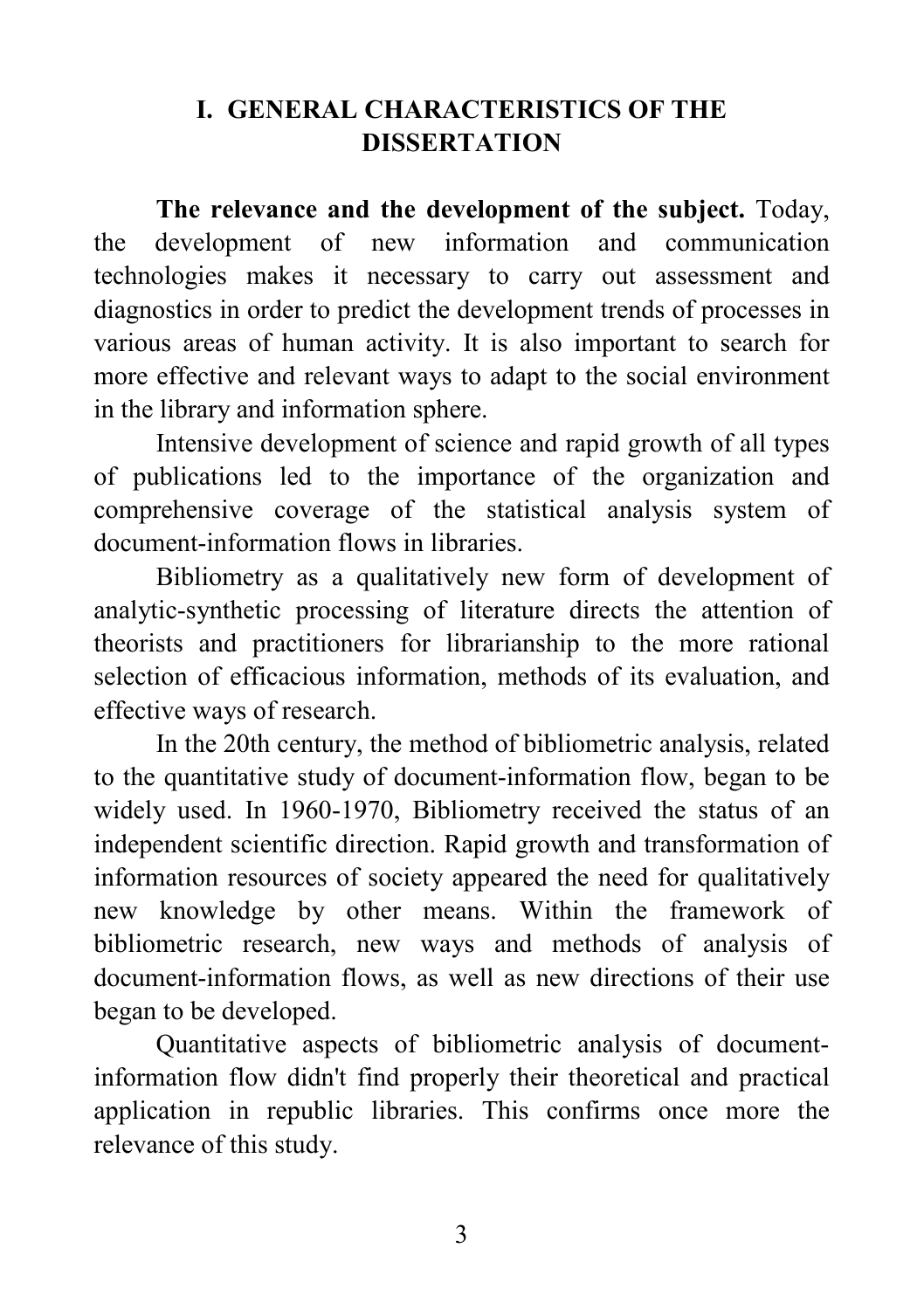One of the important issues is to solve the problem of developing a scientifically based effective state policy for solution of problems determining the activation of bibliometric research aimed at studying the regularities of development of library work and based on the effective use of scientific and technical potential.

One of the reasons reflecting the urgency of the topic is that Bibliometry is not just a theoretical subject. It detects its practical application in the management of libraries, information fund, quality assessment of publications and magazines.

The research in the field of Bibliometry is vital not only related to its great importance in library activities, but also for the determination of scientific policy as a whole. Therefore, taking into account this process belongs to the general scientific category, special attention should be paid to the widespread use of bibliometric methods. As a highly dynamic development of modern science in general, it is also important to develop and apply a modern complex system of objective quantitative methods, assessment, and analysis of development trends in its whole or in separate directions in librarianship. In other words, the modern type of reflexive research of library studies should be based on the objective (algorithmic) analysis opportunities of library knowledge. In particular, Bibliometry allows us to obtain such results, which may serve as a basis for a more comprehensive study of traditional analysis methods in content in the future.

The study of role and place of Bibliometry in the activities of libraries is one of the most actual directions of research in the field of library and information sciences. Libraries and information centers apply Bibliometry to manage science, and librarians and information specialists use Bibliometry to study the needs of scientific publications and scientists.

There is a great need for bibliometric data in the scientific environment, as well as in library and information activities. The supplier function of libraries as a carrier of unprocessed data or

4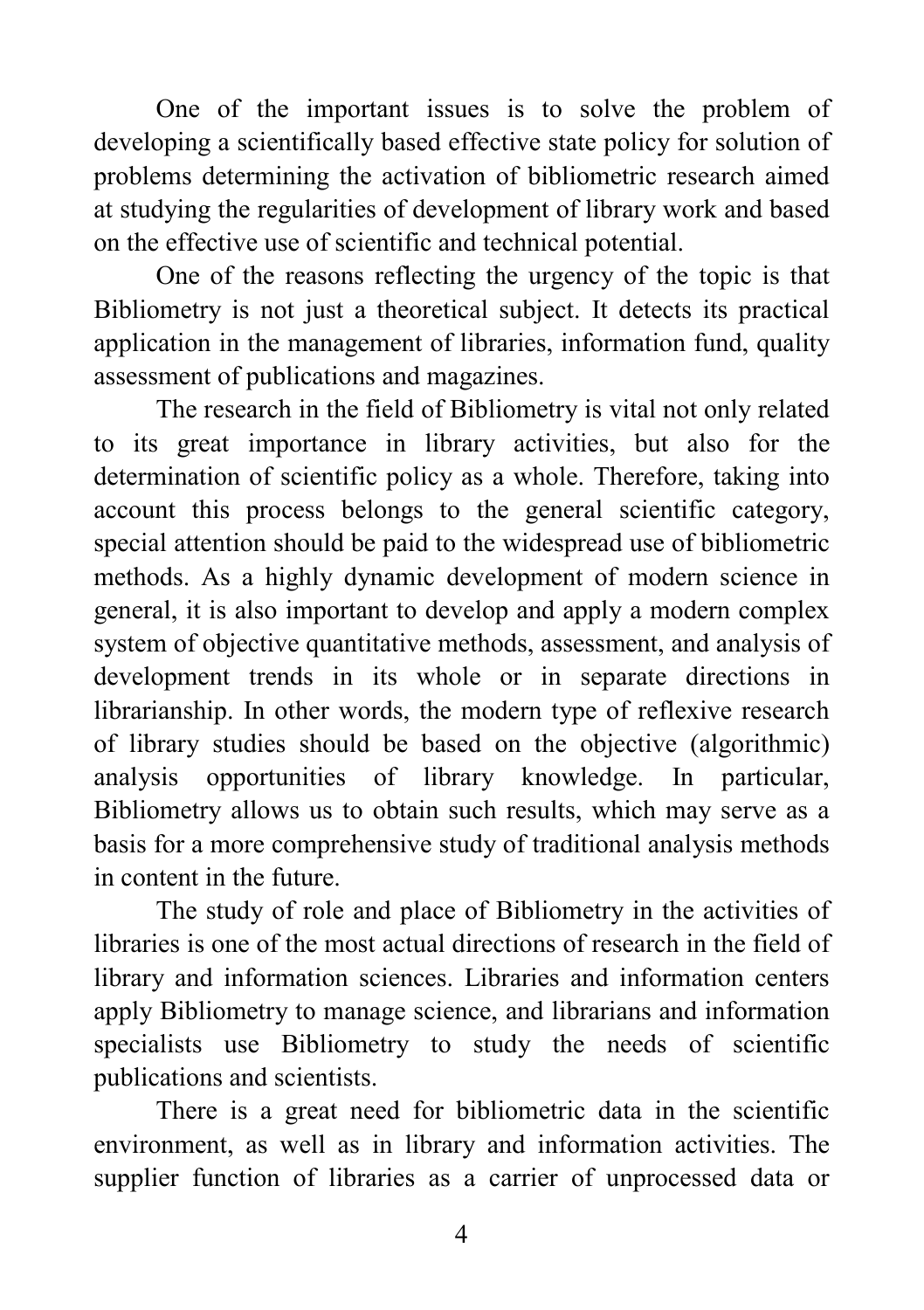information is completed during the bibliometric analysis of highly qualified information processing. Bibliometry is an ideal tool for using and providing the innovative services of libraries. Bibliometry not only presents new opportunities to libraries, but also poses new challenges.

In recent years, libraries undergo a complicated process as defining their roles and responsibilities in the scientific communication system. The integration level of libraries into the academic environment is increasing. Libraries are considered as fullfledged partners of the scientific research circle. One of the developing directions in the activity of libraries is the evaluative bibliometrics that has a strategic role in the process of management and evaluation of research<sup>[1](#page-4-0)</sup>.

Bibliometric research in libraries is of special importance for setting up a strategy of thematic informatization of scientists and users. The information obtained as a result of the application of the citation-analysis method allows determining: the rate of information obsolescence, the main mass of publications on this or that scientific topic, scientists whose publications have a special scientific status, and are of interest to other scientists. So it shows the active development of information services based on bibliometric data. However, the generalization of possibilities of various methods and techniques that allows solving modern information problems is very important for its implementation and improvement to a higher quality level, increase in the number of users, analytical processing of bibliometric information. For this purpose, modeling of information provision subsystem based on bibliometric research, allowing to make the transition from the ideology of information service in

<span id="page-4-0"></span> <sup>1</sup> Галявиева, М.С. Библиометрия в библиотеке в оценках библиотекарей (по материалам зарубежных исследований) // [Вестник Казанского](http://cyberleninka.ru/journal/n/vestnik-kazanskogo-gosudarstvennogo-universiteta-kultury-i-iskusstv)  [государственного университета культуры и искусств](http://cyberleninka.ru/journal/n/vestnik-kazanskogo-gosudarstvennogo-universiteta-kultury-i-iskusstv), – 2015. №1. [Электронный ресурс]. URL: http://cyberleninka.ru/article/n/bibliometriya-vbiblioteke-v-otsenkah-bibliotekarey-po-materialam-zarubezhnyh-issledovaniy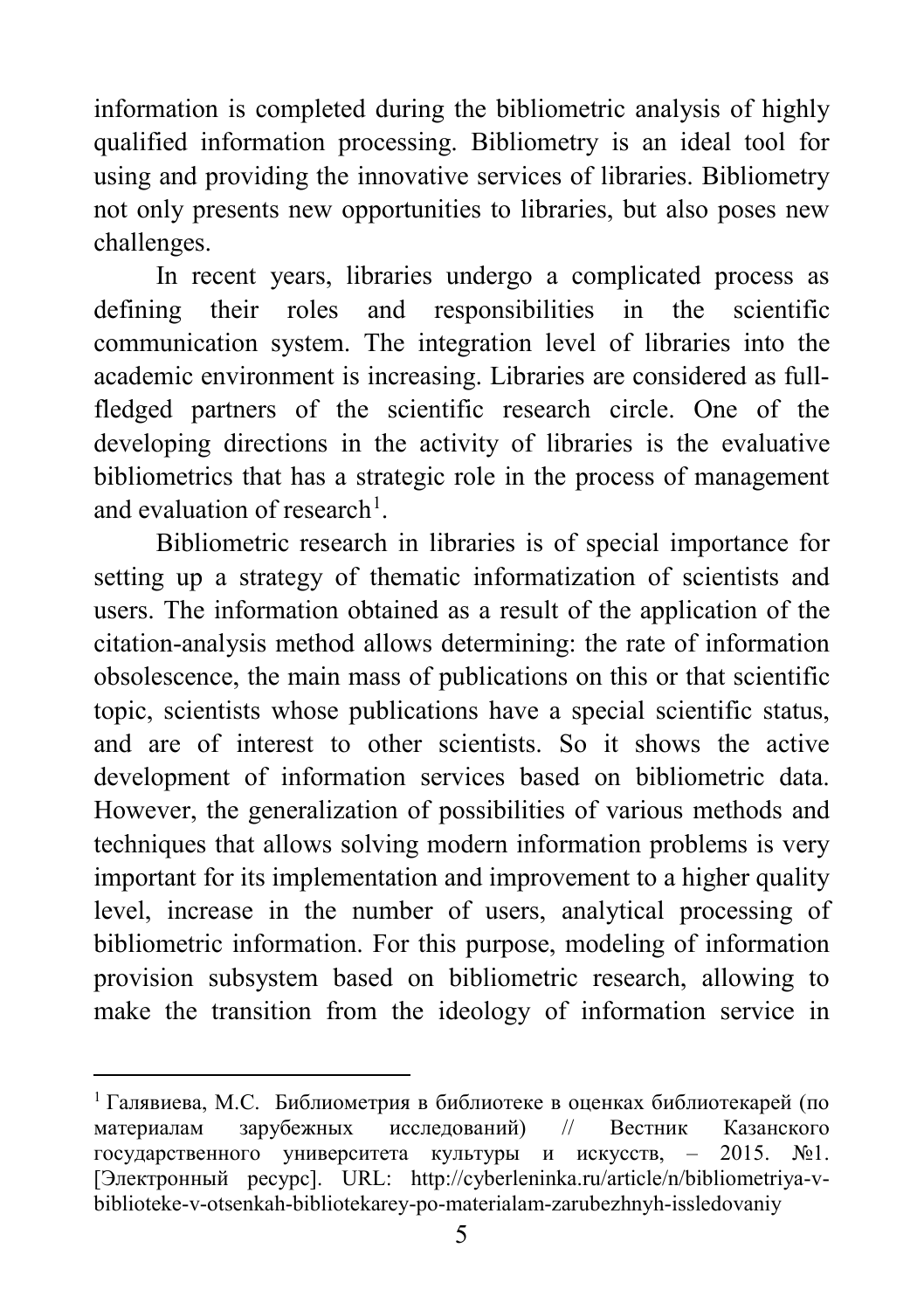libraries to systematic information provision, and accompanying scientific research work is considered a topical issue.

Except for the Electronic Library of the Institute of Information Technology of ANAS, no other library in our country is engaged in bibliometric research. Given the large number of bibliometric studies conducted in various fields in libraries of the world's countries, especially in scientific libraries, Azerbaijani libraries have almost no activities in this field of scientific metrics. Emphasizing that this field will help libraries to organize properly their scientific activities, it would be expedient to carry out work in the relevant direction in large libraries of national importance shortly.

The formation and development of national documentinformation base on Bibliometry is also an important factor. This is one of the issues that stimulate the relevance of the topic and its study.

The use of Bibliometry in libraries will allow for the purposeful formation of information resources, to obtain an objective image of the state of the direction under study, to plan and forecast work at a higher level in the future.

First of all, it should be noted that the application problem of Bibliometry is a very important issue for today's Azerbaijani scientific society, so his problem studied by experts - scientific politicians, scientific administrators, scientific editors of journals, publishers, library and information specialists in various fields on relevant aspects. However, a study of the problem from a historical point of view shows that this area, unlike our republic, was studied in certain spheres in different countries around the world. The problem of conducting bibliometric research, which is very relevant today, is studied to some extent in several aspects.

Presently, the Bibliometry sector operates in the E-Library Center of the Institute of Information Technology of ANAS. Specialists in the sector conduct research in the direction of the development, current status and development prospects of

6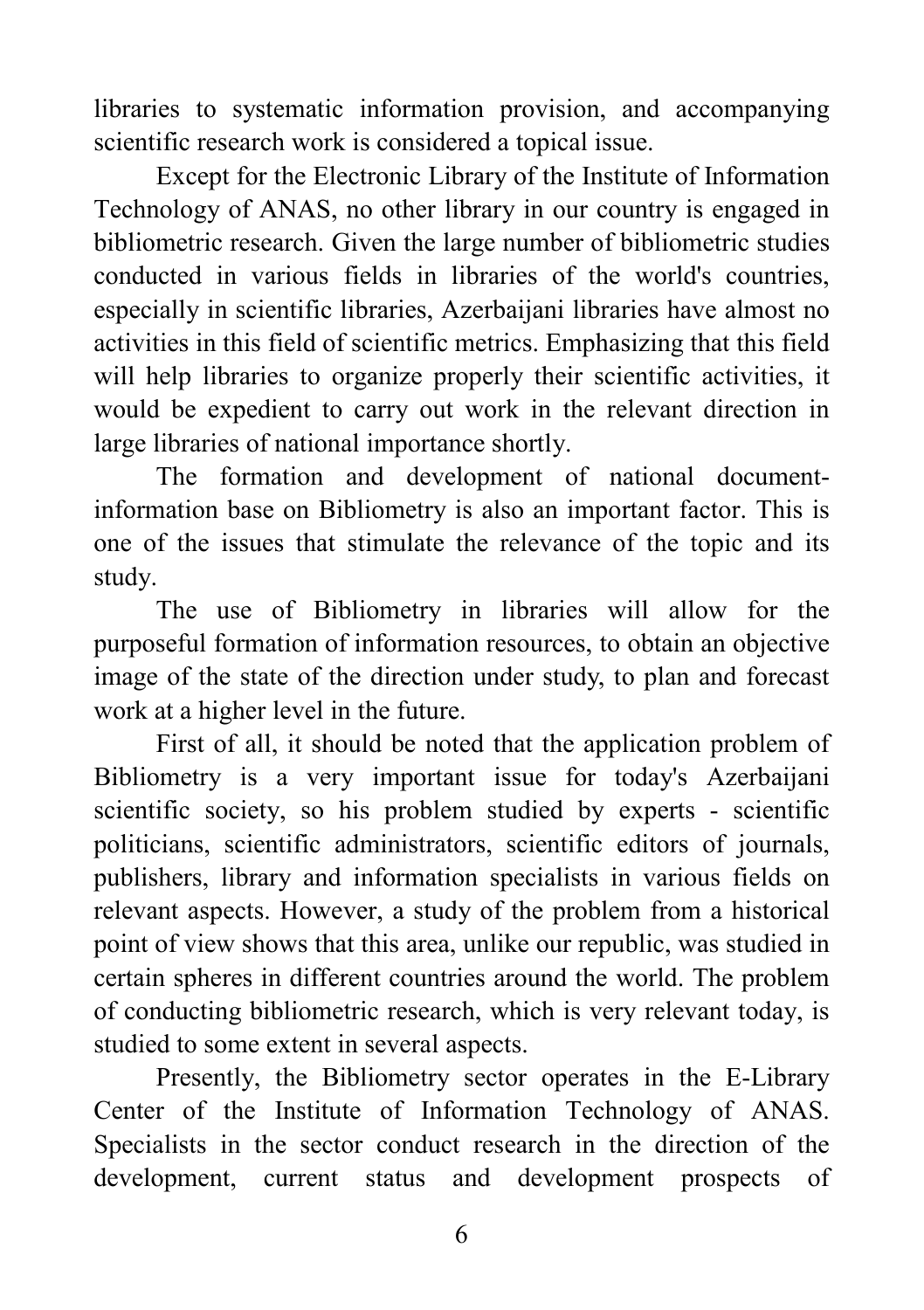Bibliometry, preparation of bibliometric maps, improving the service quality in electronic libraries via social networks, bibliometric methods in electronic libraries, studying the application opportunities of bibliometric methods in the e-library environment and they explore the problem from different aspects. Bibliometry was studied from various aspects in several scientific works by Rasim Aliguliyev, a full member of the ANAS and director of the Institute of Information Technology of ANAS, Ramiz Aliguliyev, Head of Department at the Institute, professor and doctor of technical sciences, Tahmasib Fataliyev, Head of Department at the institute, Nigar Ismayilova, Head of the Bibliometry Sector, Ph.D. in Technical Sciences, at the E-Library Center of the Institute, as well as in express-information publications<sup>[2](#page-6-0)</sup> published by the Institute under the series Information technologies" and "Information society" and conference materials<sup>[3](#page-6-1)</sup>.

Additionally, the term Bibliometry was analyzed in a scientific article by teachers of the faculty of library science-information of BSU. Honored Scientist, Doctor of Historical Sciences, Professor Abuzar Khalafov in one of his scientific articles<sup>[4](#page-6-2)</sup> co-authored with associate professor of the Chair of Library Science, Ph.D. in Physico-

<span id="page-6-0"></span> <sup>2</sup> Əliquliyev, R.M. Bibliometriya: müasir vəziyyəti, problemləri və inkişaf perspektivləri / R.M.Əliquliyev, N.T.İsmayılova // Ekspress informasiya. İnformasiya cəmiyyəti seriyası. – Bakı: "İnformasiya Texnologiyaları" nəşriyyatı, – 2015. – 71 s.; Əliquliyev, R.M. Bibliometriya: müasir vəziyyəti, problemləri və inkişaf perspektivləri / R.M.Əliquliyev, N.T.İsmayılova // Ekspress informasiya. İnformasiya cəmiyyəti seriyası. – Bakı: "İnformasiya Texnologiyaları" nəşriyyatı,  $-2015$ .  $-71$  s.

<span id="page-6-1"></span><sup>3</sup> İsmayılova, N. Bibliometriya: müasir vəziyyəti, problemləri və inkişaf perspektivləri // "E-kitabxanaların formalaşması problemləri" respublika elmipraktiki konfransının əsərləri. – Bakı. 15 aprel, – 2016. – s. 34-36.; İsmayılova, N.T. E-elm mühitində bibliometrik metodların tətbiqi imkanları və perspektivləri haqqında // Elektron elm problemləri üzrə I respublika elmi-praktiki konfransı. – Bakı. 15-16 noyabr, – 2012. – s. 25-26.

<span id="page-6-2"></span><sup>4</sup> Xələfov, A.A. Bibliometriya nəzəriyyəsi kitabxana fəaliyyətində / A.A.Xələfov, A.İ.Qurbanov, P.F.Kazımi // – Bakı: Bakı Univer-nin Xəbərləri. Humanitar elml. ser.,  $-2012$ .  $N_21. - s$ . 188-193.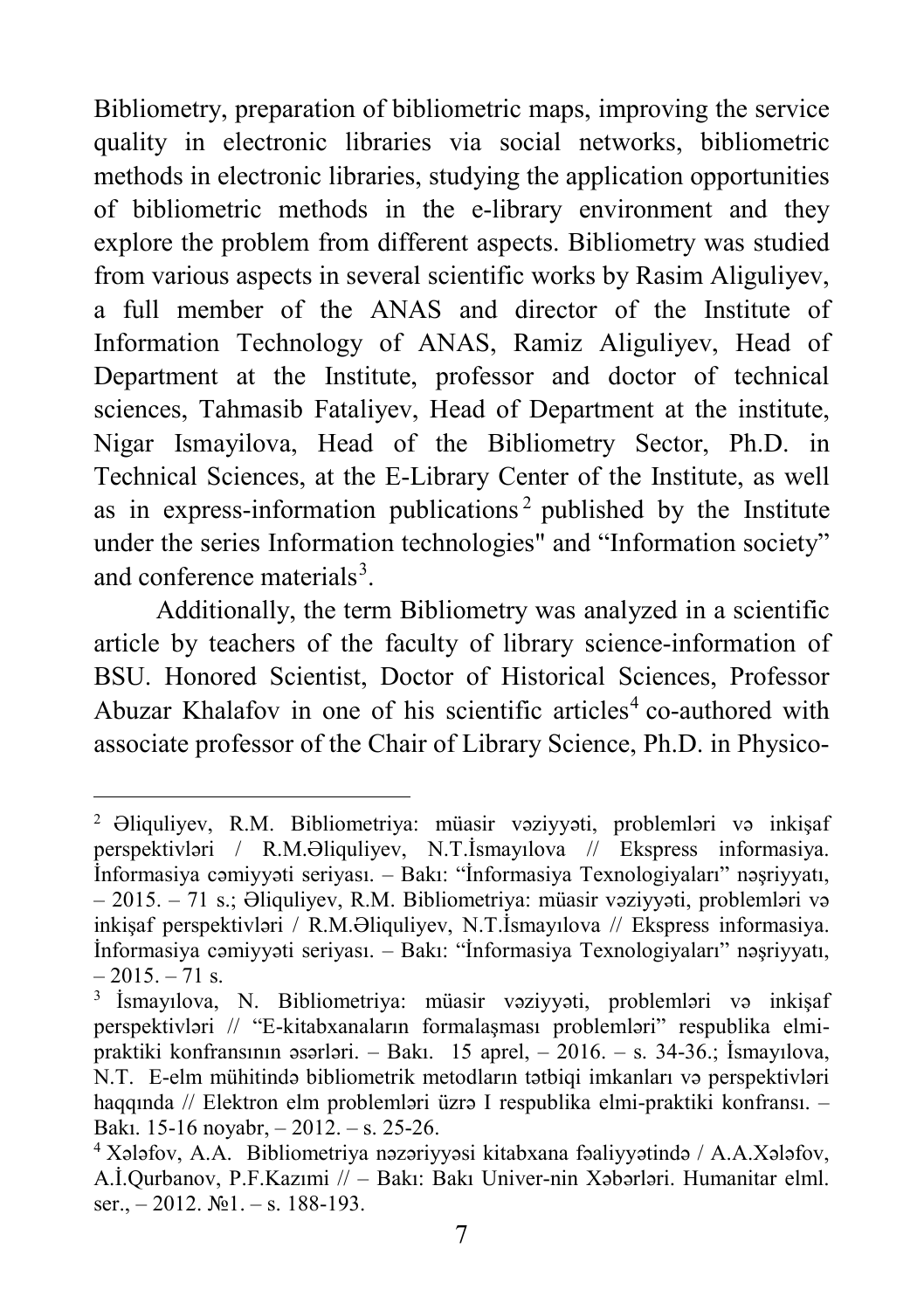mathematical sciences A.Gurbanov and Lecturer of the Chair of Library Science, Doctor of Philosophy on History P.Kazimi studied the application of Bibliometry in library practice and reviewed it as an important aspect of library-information service.

Unfortunately, various approaches related to Bibliometry and its structure was not sufficiently analyzed by library and information specialists, and the work carried out by international organizations in the formation of Bibliometry not studied. Several existing problems in the formation of Bibliometry and their solutions were not studied.

Determining the participation of libraries, which is a source of important knowledge and intelligence in the formation of Bibliometry, and scientific research of the problem was not comprehensively studied and not reflected in any research work.

**Object and subject of the research.** The research object of the dissertation is the current situation and development prospects of bibliometric research in libraries. The subject of research is the historical development and structure of Bibliometry, the application of bibliometric research in library practice and the interaction of document and information flows with other directions of metric analysis, comparative bibliometric analysis - the practical application of information analysis strategy in the library information system and issues such as the mathematization of this field of activity.

**The aim and the tasks of the research.** The concept of "Bibliometry" was analyzed in the development of the topic, its role and functions studied in the formation of library funds, and the participation and importance of libraries playing a very important role in the implementation of bibliometric scientific research around the world, but very little studied, were tried to be explored at the level of scientific and theoretical requirements.

The main purpose of the dissertation is to determine the path of development from the emergence and formation of the concept "Bibliometry" to its new progress stages in a modern information society based on rich scientific, theoretical and methodological

8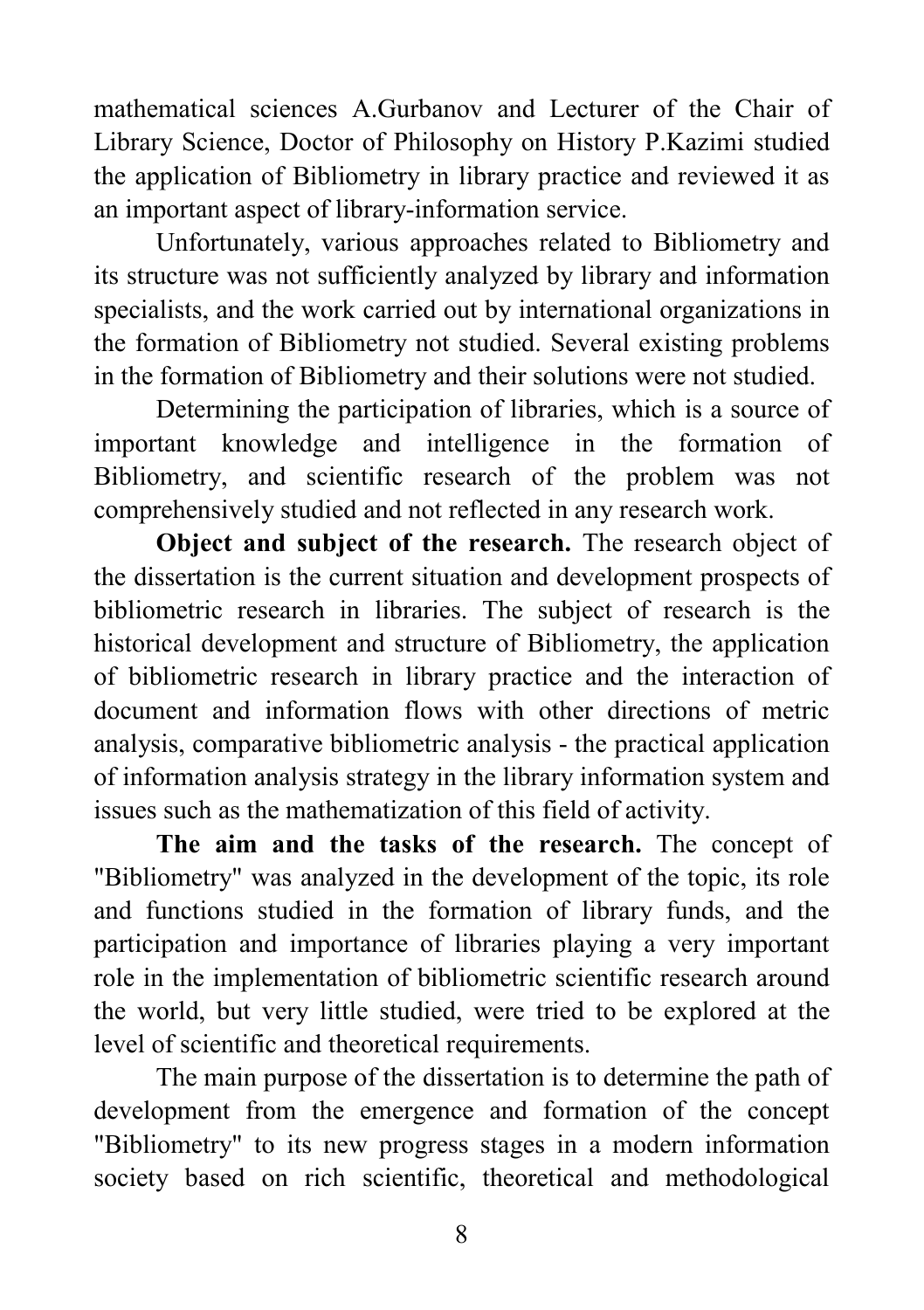literature in a very small number of Azerbaijani, as well as Russian, English, German and Ukrainian languages, to summarize the participation and importance of libraries in the formation of Bibliometry, development trends and new working methods in the activities of libraries in this direction, to reveal successes and current problems in this area and to explore the ways to solve problems, using of a model of information provision subsystem of scientific research work in libraries based on bibliometric methods.

The purpose in the research of the topic is the fulfillment of the following scientific tasks:

- To study world experience and draw parallels in the relevant field;

- To develop a model for studying the effectiveness of scientificresearch results in libraries and to determine the parameters of its functioning depending on the object of study;

- To determine the place of Bibliometry in the study of the activities of libraries and the effectiveness of scientific research, to consider the methodology of conducting evaluation procedures;

- To substantiate the role of libraries in the formation of evaluative Bibliometry and to reveal its actual and potential opportunities;

- To develop the methodology of its analysis by revealing the dynamics of document-information flow in libraries;

- To characterize the possibilities of the modern information base for bibliometric research;

- To analyze the use of international databases to monitor scientific potential;

- To reveal the form and level of bibliometric research in Azerbaijani libraries, to analyze the current situation and to determine the effectiveness of new types of services, innovative working methods aimed at the formation of Bibliometry; to investigate the mechanism, principles, and methods of

9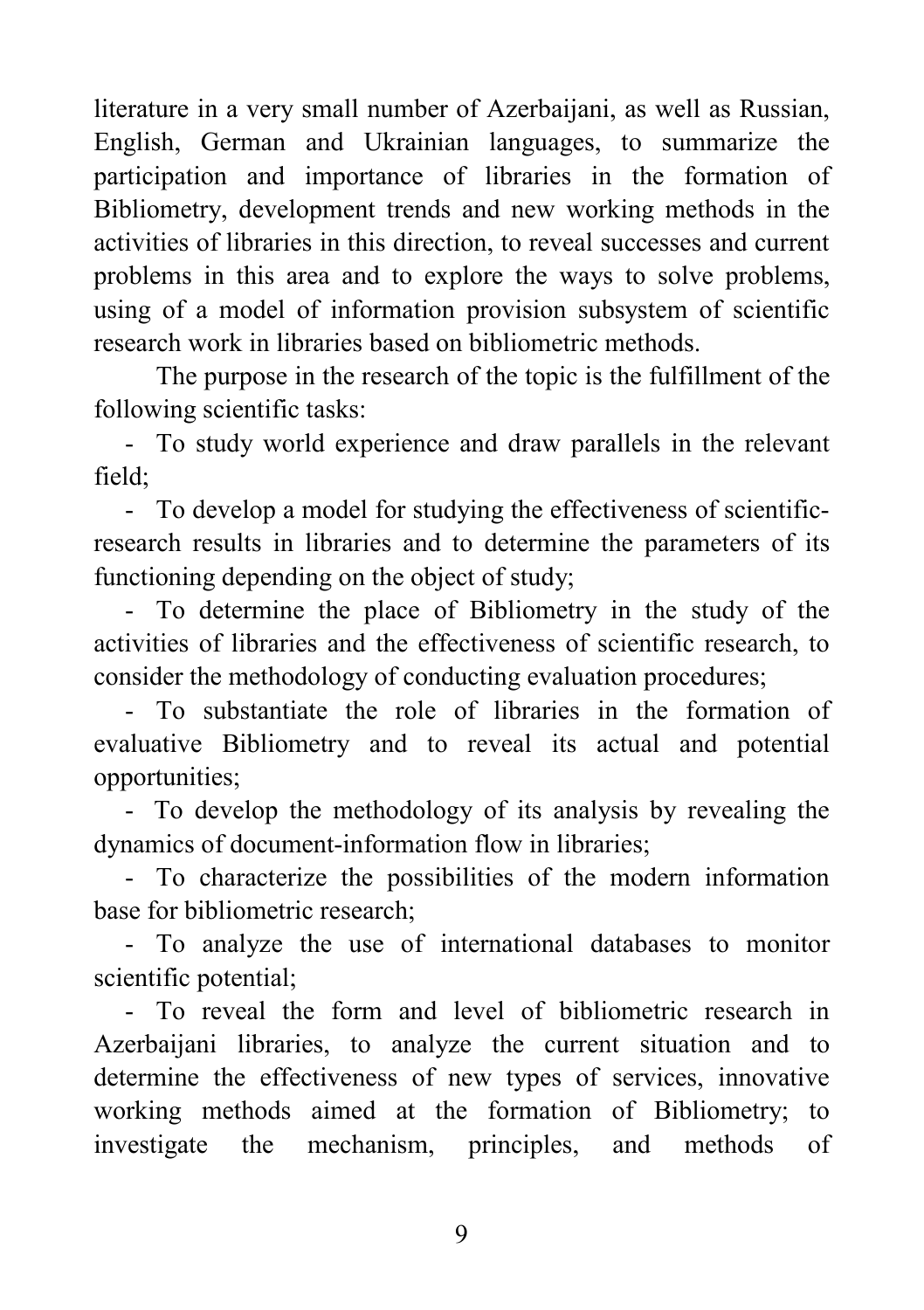implementation of bibliometric research, to identify and eliminate problems and shortcomings;

- To determine the working methods carried out in libraries on the formation and teaching of Bibliometry and clarify them, to promote advanced world experience and to substantiate the need for using the progressive working methods in this area in the future activities of the library.

**The methods of the research.** Important stages of formation and development of Bibliometry, the definition of structure, determination of the structure, study of the methodology of bibliometric research and methods of bibliometric analysis used for this purpose, the procedure of using Bibliometry in modelling library funds, and the method of logical-theoretical analysis and generalization in the study of world experience were applied in the dissertation. The research also used complex investigation methods, as well as a systematic approach, structural-typological, general historical, librarianship, comparative analysis, mathematical methods of analysis, and processing of statistical data. The nature of the research necessitated the use of special bibliometric methods.

**The basic provisions of the defence.** As a result of the research, the main defensive provisions are as follows:

1. The content and essence of the concept of "Bibliometry"is studied from the historical aspect, the formation as a new scientific direction and development history, its empirical laws, methods of bibliometric analysis, forms and possibilities of application of these methods in libraries, existing problems in their formation and have been presented solutions.

2. Were studied the role of Bibliometry in scientific communications, methods of teaching Bibliometry and the construction of bibliometric maps.

3. Were studied the history and the implementation features, directions, model of formation of bibliometric researches, were scientifically analyzed the foreign electronic databases allowing to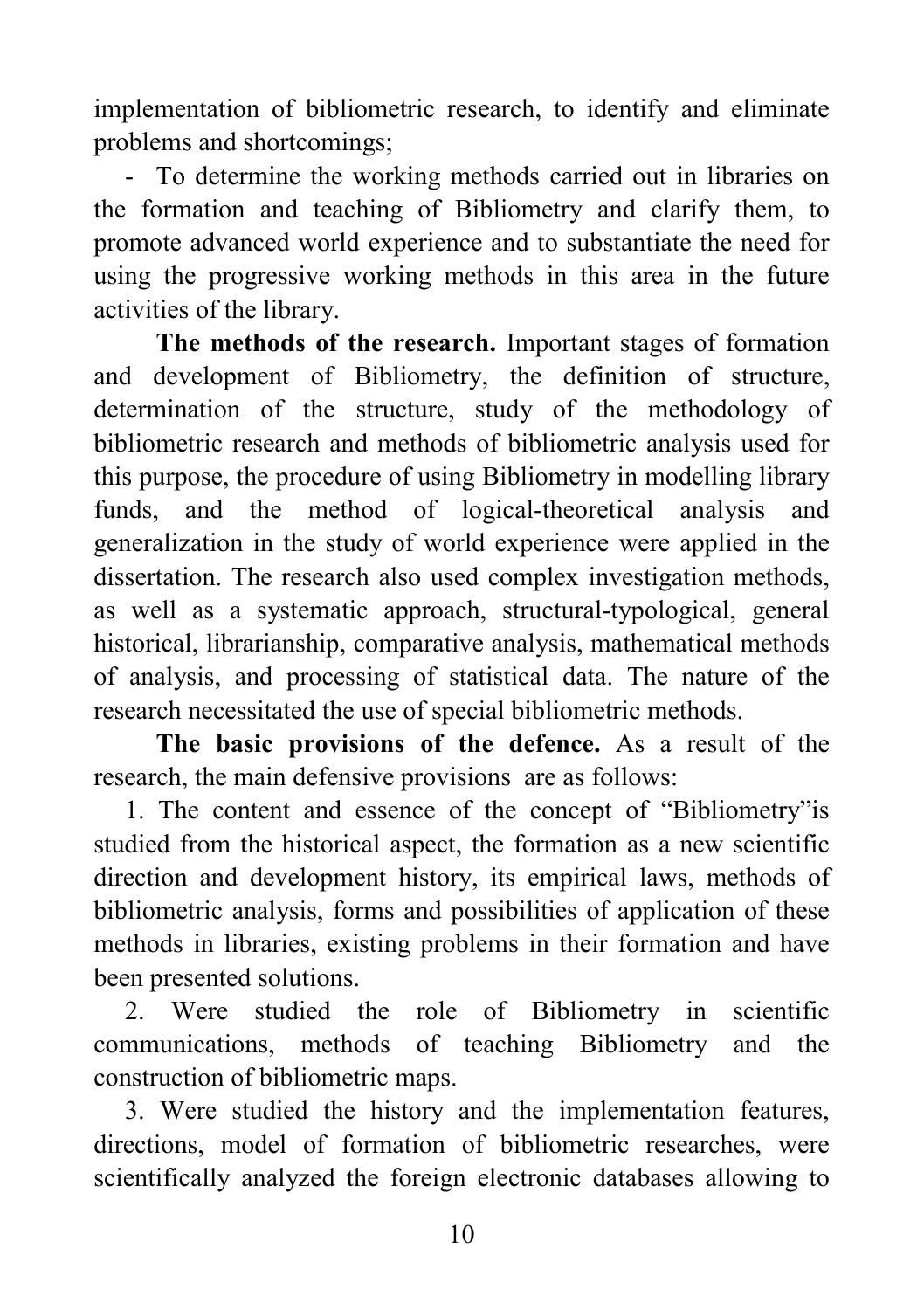conduct these researches, was emphasized the importance of creation of Azerbaijani language bibliometric resource for obtaining bibliometric data.

4. Bibliometry thoroughly researched as the ares is the engaged a complex of quantitative methods of studying the flow of scientific documents, the structure of scientific information flows and arrays of science, the field of statistical research of dynamics, at the same time were considered studying document flows and widely used in recent years new scientific directions close to bibliometrics, such as informetrics, sciencemetrics, webometrics, cybermetrics, altmetrics, etc., was studied their interrelation.

5. Was determined dynamics of document-information flow in libraries based on the methods of comparative bibliometric analysis (on the example of the National Library of Azerbaijan), was assessed the current situation on the basis of statistical results. Was conducted efficiency of the use of the fund of the National Library of Azerbaijan, in order to assess the information value of different types of documents, a bibliometric analysis of all literature received by the library during 2000-2016, it was possible to determine the necessary statistics. Also, was carried as one of the important directions of the staff of the National Library of Azerbaijan, bibliometric analysis of incoming and outgoing documents during 6 years in the implementation of the international book exchange.

6. Were conducted statistics on the basis of the bibliographic index "Book yearly of Azerbaijan" during 10 years (2003-2013) of books and dissertation abstracts published in the Azerbaijani and Russian languages, as well as in other languages in the country.

**The scientific novelty of the research.** The scientific novelty of the dissertation (thesis) is explained by the following factors:

**-** The dissertation is the first research work that defines and summarizes the participation and importance of libraries in bibliometric research and the development stages of libraries for improving their performance;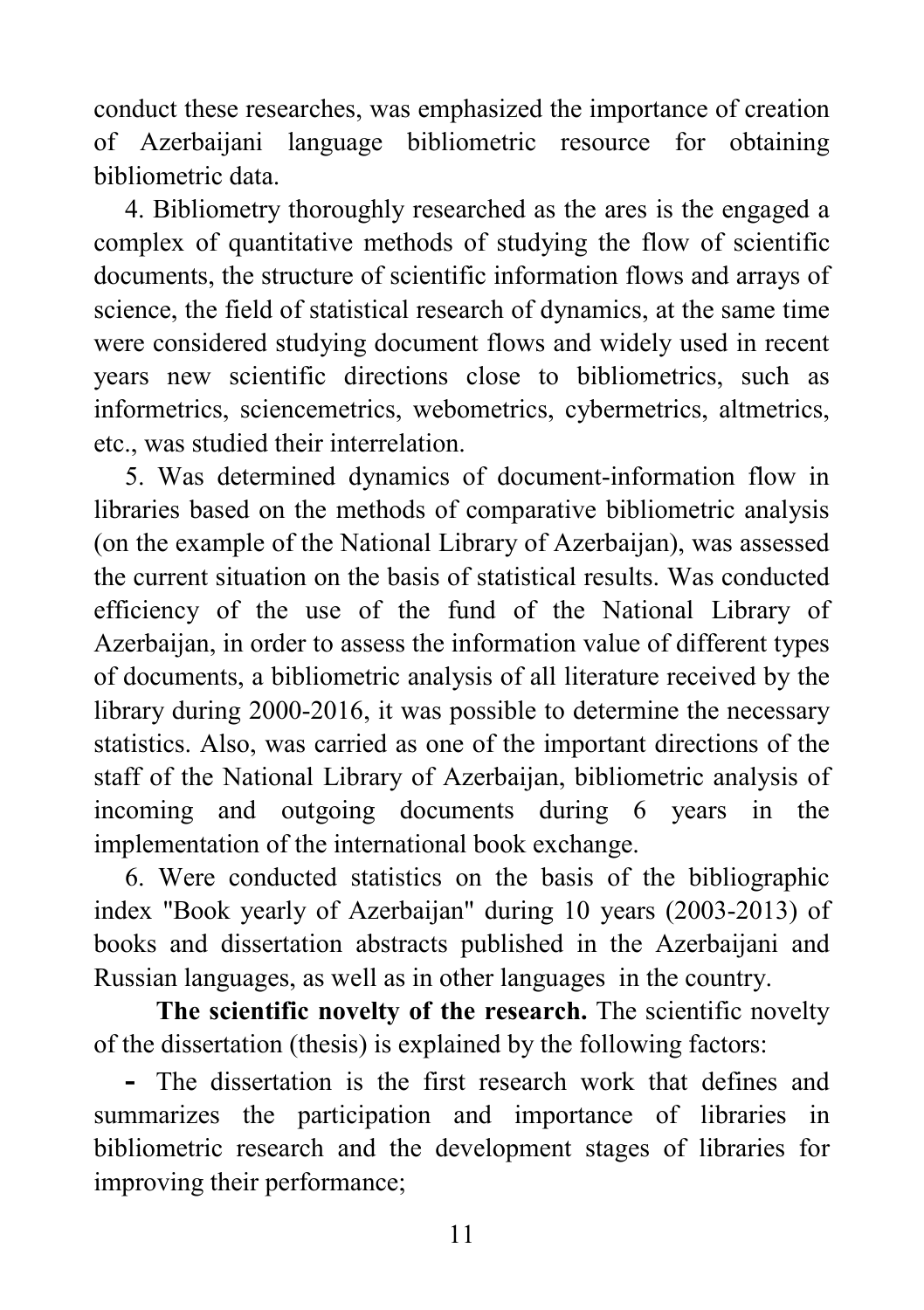- For the first time in the research work, the problems of professional training of librarians in the field of Bibliometry, as well as mastery of the methodology of bibliometric research by librarian staff were investigated and noted the importance of developing a new generation of professional librarians with high analytical skills for bibliometric analysis in libraries;

- In the study, the empirical laws of Bibliometry and their essence were revealed, the use of references as a means of scientific communication and the main bibliometric indicator in scientific research works, the most frequently cited international electronic databases, analysis methods of reference systems studied and summarized;

- In the dissertation, the interaction of Bibliometry with informetrics, scientometrics, webometrics, cyber metrics and altmetrics, the application of methods of scientometrics and Bibliometry, the issues such as impact factor, which is a special rating factor based on the application of citation index in the solution of information retrieval problems were reviewed, foreign databases allowing to conduct bibliometric research, national reference indices of foreign countries, the importance of researching bibliometric indicators scientifically substantiated;

- For the first time in the dissertation, the dynamics of the structure of document-information flow in libraries based on bibliometric analysis methodology was determined by statistical methods, the development trends of the micro flow of publications, the current situation were assessed (Based on the example of Azerbaijan National Library: formation of the fund, the field of an international book exchange and bibliometric analysis of books and dissertation abstracts based on "Book yearly of Azerbaijan");

- Additionally, for the first time in Azerbaijan, works in different languages on Bibliometry and related, as well as other new metric scientific directions were compiled in Russian for implementation of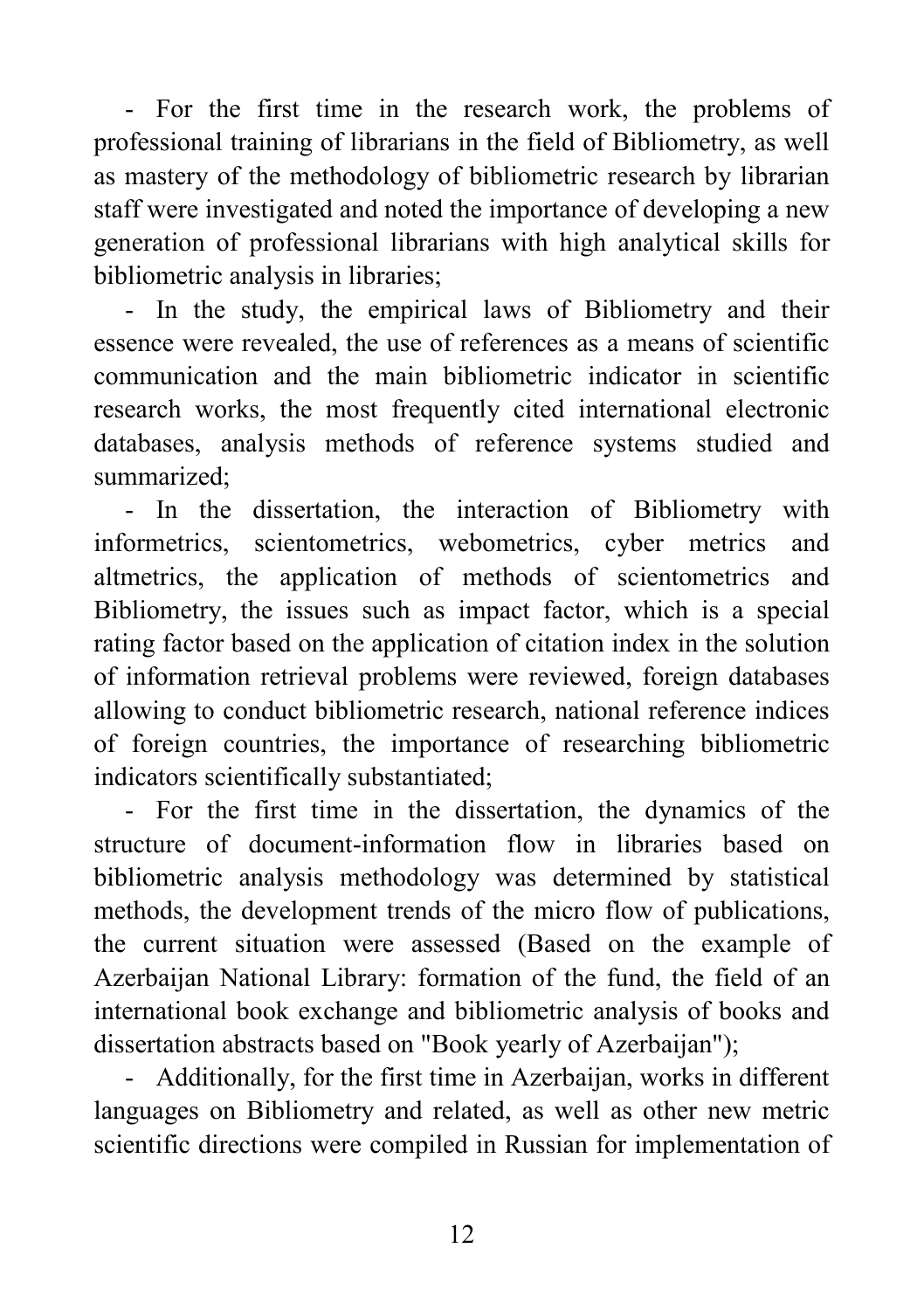international broadcasting in the form of a special scientific-auxiliary bibliographic index.

**The theoretical and practical importance of the research.**  The theoretical significance of the work is that the importance of the use of Bibliometry in libraries is studied in detail. As a result of the research, organizational and technical principles and perspectives of the application of Bibliometry are determined. These principles and perspectives are important in terms of developing the application of Bibliometry.

Generally, from the earliest bibliometric documents to the present day, including the latest editions, the research involved many sources in the analysis. The results obtained in the research process, suggestions, and recommendations may be used in the following directions:

- In the teaching of Bibliometry in libraries (especially in academic and scientific libraries) of various types operating in the republic;

- In conducting new scientific research dedicated to the study of various aspects of Bibliometry;

- In the teaching of the specialty "Methods of bibliometric research", in the process of distance education, in the preparation of relevant textbooks and teaching aids in higher and secondary special education institutions training librarians, as well as at the Faculty of Library Science and Information of Baku State University, in Baku Humanitarian College, in various higher education institutions in several specialties, etc.

**The approbation and application of the work.** The content, main provisions, and results of the dissertation are reflected in the scientific articles published in the republic and abroad, theses of reports at various scientific conferences, books and a bibliographic index compiled.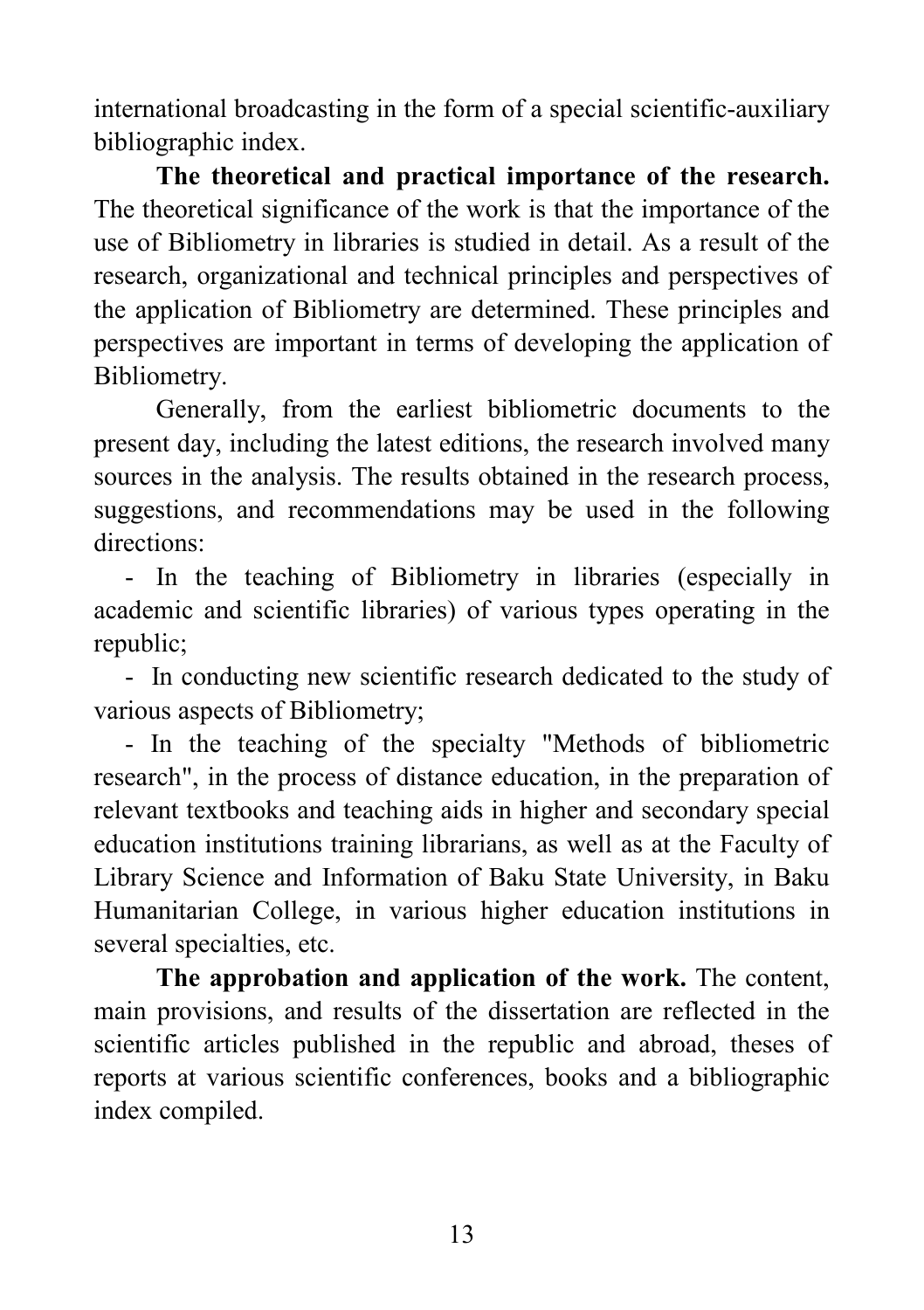Connected to the topic of the dissertation, 10 scientific articles, 6 conference materials, 1 bibliographic material, 1 book published, 2 articles released as an electronic resource.

**The organization where the dissertation has been carried out.** The dissertation implemented at Muhammad Fuzuli Institute of Manuscripts of Azerbaijan National Academy of Sciences.

**The total volume of the dissertation.** The dissertation consists of an introduction, 3 chapters, 6 sub-chapters, results and a list of references, including 7 tables and 51 diagrams. The total volume of the dissertation (excluding the list of references and appendices) consists of 254321 characters. The structural sections of the dissertation consist of Introduction 21033, Chapter I 75960, Chapter II 99004, Chapter III 34085, Conclusion 24239.

#### **II. MAIN CONTENT OF THE DISSERTATION**

At the **introduction**, the urgency of the topic substantiated, the object and subject of research, forthcoming objectives and tasks, the scientific novelty of activity, practical significance, approbation, etc. commented.

In the first chapter entitled **"Bibliometry: historical development and structure"**, the issues such as a history of formation and development of Bibliometry as a new scientific direction, empirical laws, methods of bibliometric analysis, forms and opportunities of application of these methods in libraries, the role of Bibliometry in scientific communications, methods of teaching Bibliometry and setting of bibliometric maps, etc. involved in the study.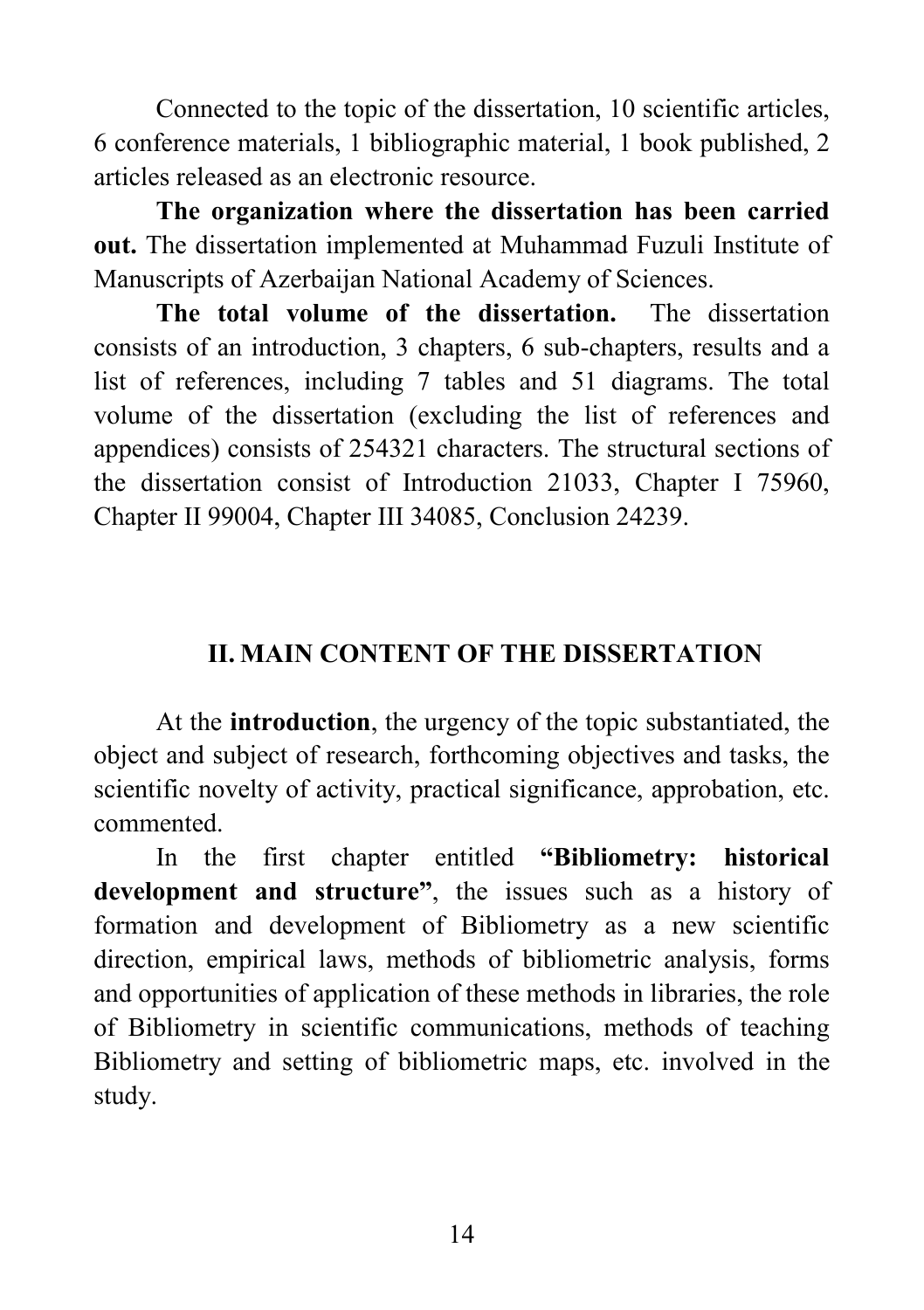In the first subchapter "Bibliometry, its concept, its empirical laws, bibliometric mapping", the term was widely analyzed<sup>[5](#page-14-0)</sup>, the stages of Bibliometry formation showed<sup>[6](#page-14-1)</sup>, the importance of the bibliometric approach in the study of science discussed, the problem of the multiplicity of different definitions of Bibliometry researched<sup>[7](#page-14-2)</sup>, empirical laws that laid the foundation for the systematic study of document flow and played an important role in the formation of Bibliometry<sup>[8](#page-14-3)</sup>, bibliometric approaches to the study of information dissemination processes<sup>[9](#page-14-4)</sup>, the concept of professional teaching of Bibliometry in a continuous library and information education were involved in the analysis<sup>[10](#page-14-5)</sup>, existing programs for solving bibliometric mapping problems<sup>11</sup>, the importance of choosing software for their

<span id="page-14-0"></span> <sup>5</sup> Bibliometriya // Azərbaycan Kitabxana Ensiklopediyası. Azərbaycan Respublikasının Mədəniyyət və Turizm Nazirliyi, M.F.Axundzadə adına Milli Kitabxana. – Bakı: "Zərdabi-Nəşr", – 2015. – s. 174.

<span id="page-14-1"></span> $6$  Пенькова, О.В. Библиометрия: история развития и становления / О.В.Пенькова, В.М.Тютюнник // Библиотечное дело – 2002. Библиотечное образование и практика: Поиски взаимопонимания: Тез. докл. VII междунар. науч. конф., Москва, 24-25 апр. 2002 г. – с. 92-93.

<span id="page-14-2"></span><sup>7</sup> Крысина, Л.П. Толковый словарь иноязычных слов / Л.П.Крысина. – М: "Русский язык" – "Дрофа", – 1998. – 847 c.; Фокеев, В.А. Библиографическая наука и практика: терминологический словарь / В.А.Фокеев. – СПб., – 2008. – 272 с.; Энциклопедия эпистемологии и философии науки. Гл. ред. И.Т.Касавин. – М.: «Канон+», РООИ. "Реабилитация", – 2009. – 1248 c. [Электронный ресурс]. URL:

http://epistemology\_of\_science.academic.ru/300/картографирование\_науки

<span id="page-14-3"></span><sup>8</sup> Egghe, L. On the classification of the classical bibliometric laws // Jour. Document, – 1988. V.44. №1. – p. 53-62.

<span id="page-14-4"></span><sup>&</sup>lt;sup>9</sup> Vickery, B.C. Bradford's law of scattering  $\#$  Journal of Documentation, – 1948. Vol.4. №3. – p. 198-203.

<span id="page-14-5"></span><sup>10</sup> Галявиева, М.С. Обучение библиометрии и наукометрии: современные образовательные прогрессы и проекты / М.С.Галявиева. – М., – 2013. [Электронный ресурс]. URL: www.myshared.ru/slide/470938/

<span id="page-14-6"></span>Мазов, Н.А. Свободно распространяемые программы для наукометрических и библиометрических исследований // Библиотеки и информационные ресурсы в современном мире науки, культуры, образования и бизнеса: 19-я междунар. конф. «Крым 2012» (2–10 июня 2012 г., г. Судак): Труды конф. – М.: Изд-во ГПНТБ России, – 2012. – c. 1-6.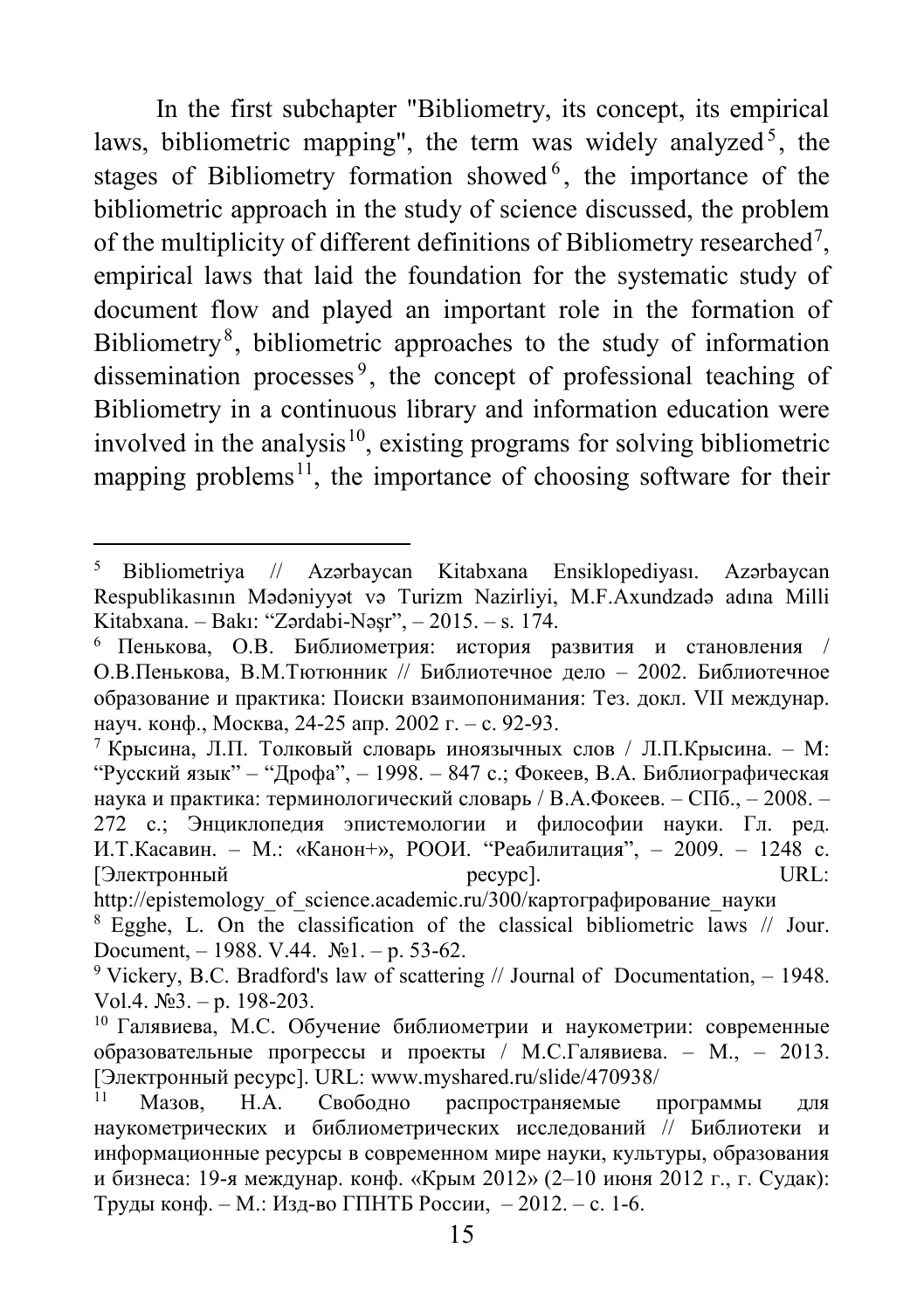successful solution, creating a map of science or bibliometric mapping as an important research problem in the field of Bibliometry<sup>[12](#page-15-0)</sup>, etc. issues clarified.

In the second subchapter "Use of bibliometric methods in the formation of library rating", the role of Bibliometry in scientific communications was explained, analysis of references examined as a bibliometric method, the index of scientific references analyzed as a tool for evaluating the results of scientific activity<sup>[13](#page-15-1)</sup>. At the same time, the methods of bibliometric analysis, their application in library practice<sup>[14](#page-15-2)</sup>, modeling of library processes and information provision subsystem of scientific research work based on these methods<sup>15</sup>, the impact of bibliometric methods on the formation of library rating were discussed, information on the practical application of Bibliometry in the formation of journal fund of libraries<sup>[16](#page-15-4)</sup>, methods of analysis of references in scientific publications when evaluating the use of journals in scientific libraries<sup>[17](#page-15-5)</sup> was provided.

#### The second chapter of the dissertation is entitled **"Application of bibliometric research in library practice and the interaction of**

<span id="page-15-0"></span><sup>&</sup>lt;sup>12</sup> Borner, K. Teaching children the structure of science / K.Borner, F.Palmer, J.M.Davis, E.Hardy, S.M.Uzzo, B.J.Hook // Proceedings of 63 the SPIE Conference On Visualization And Data Analysis, – 2009. Vol. 7243. – p. 724-307. <sup>13</sup> Hacıyeva, A.Z. Əsas bibliometrik göstərici olan istinadlar elmi kommunikasiya vasitəsi kimi // – Bakı: AMEA M.Füzuli adına Əlyazmalar İnstitutunun Elmi Əsərləri, – 2016. №1. – s. 134-142.

<span id="page-15-2"></span><span id="page-15-1"></span><sup>14</sup> Hacıyeva, A.Z. Bibliometrik təhlil üsullarının kitabxana təcrübəsində tətbiqi, onların kitabxananın reytinqinin formalaşmasına təsiri // – Bakı: Kitabxanaşünaslıq və biblioqrafiya (elmi-nəzəri, metodik və təcrübi jurnal), – 2016. №2 (39). – s. 61- 65.

<span id="page-15-3"></span><sup>15</sup> Савенкова, Л.В. Роль библиометрических исследований в управлении научной деятельности вуза / Л.В.Савенкова, В.Н.Волынец [Электронный ресурс]. URL: http://www.gpntb.ru/win/inter-events/crimea2010/disk/133.pdf

<span id="page-15-4"></span><sup>&</sup>lt;sup>16</sup> Hajiyeva, A.Z. The use of bibliometrics in the formation of the journal fund of scientific libraries // Proceedings of young scientists (Ganc alimlərin əsərləri),  $2016.$   $\text{Ne}14. - \text{s}$ ,  $156-159$ .

<span id="page-15-5"></span><sup>17</sup> Маршакова, И.В. Система цитирования научной литературы как средство слежения за развитием науки. – М.: Наука, – 1988. – 288 с.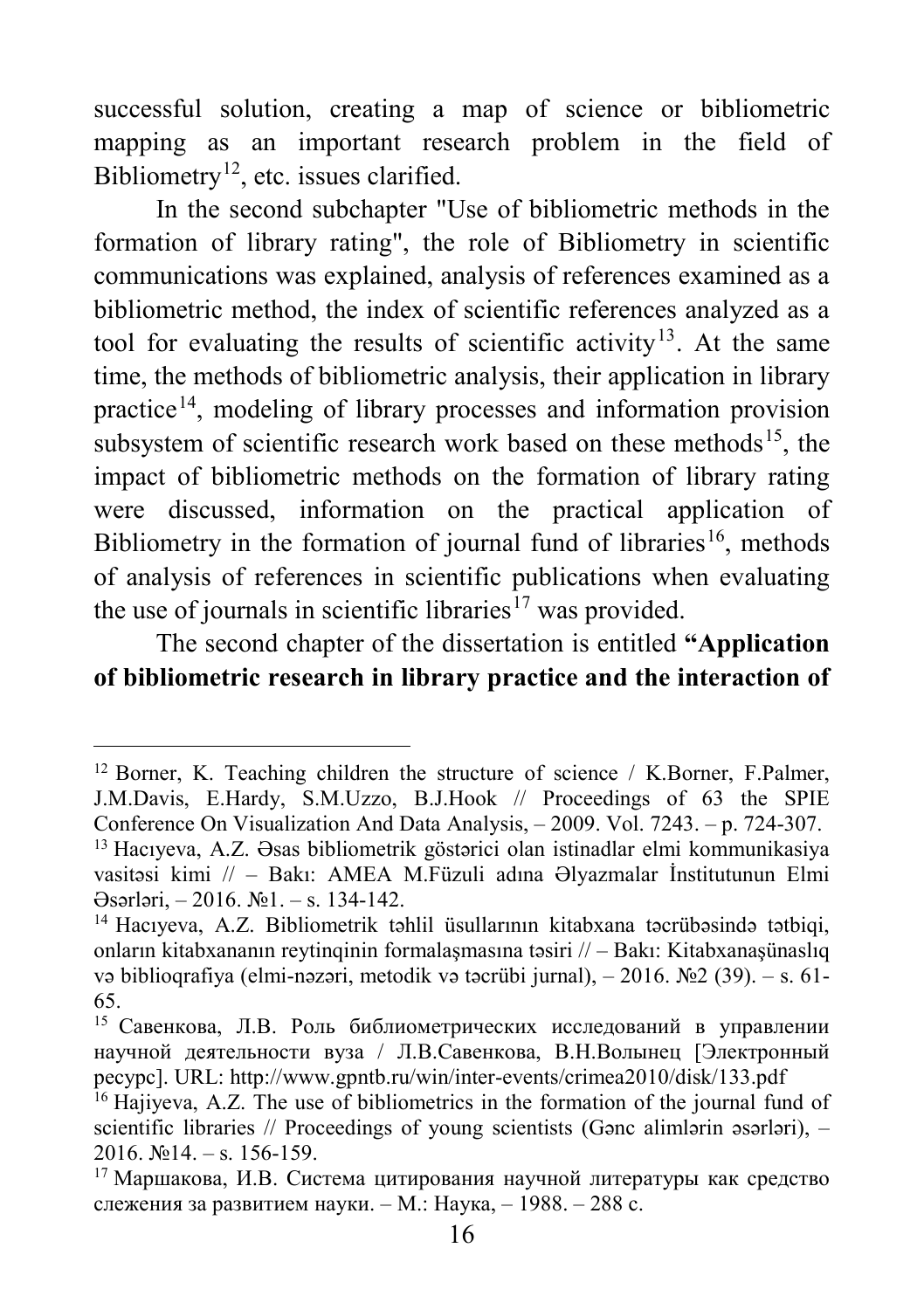**document-information flow with other directions of metric analysis".**

The first subchapter is called "Directions of bibliometric research. Bibliometric databases as a tool for scientific management" and in the subchapter, the history and directions of implementation of bibliometric research [18](#page-16-0) , foreign electronic databases allowing to conduct this research are scientifically analyzed<sup>[19](#page-16-1)</sup>, the importance of creating a bibliometric resource of Azerbaijani language providing access to bibliometric data put forward.

In the second subchapter "Bibliometry in the structure of scientific studies and related metric scientific directions", Bibliometry was comprehensively investigated as a complex of quantitative methods of studying the scientific documentary stream, a field of science engaged in statistical research of the structure and dynamics of scientific information flow and arrays of scientific studies  $20$ , new scientific directions close to Bibliometry, such as informetrics  $21$ , scientometrics, webometrics  $22$ , cybermetrics and

<span id="page-16-0"></span> <sup>18</sup> Редкина, Н.С. Библиометрия: история и современность // Молодые в библиотечном деле, – 2003. №2. – c. 76-86.; Hajiyeva, A.Z. The conception of "bibliometrics" and history of bibliometric researches // Культура: теория и практика [Электронный научный журнал]. URL: http://theoryofculture.ru/issues/62/847/

<span id="page-16-1"></span><sup>19</sup> Hacıyeva, A.Z. Bibliometrik tədqiqatlar üçün beynəlxalq informasiya bazaları // – Bakı: Kitabxanaşünaslıq və biblioqrafiya (elmi-nəzəri, metodik və təcrübi jurnal),  $-2016$ .  $\mathbb{N}$ <sup>1</sup>(38). – s. 106-113.

<span id="page-16-2"></span><sup>20</sup> Налимов, В.В. Наукометрия: Изучения развития науки как информационного процесса / В.В.Налимов, З.М.Мульченко. – М.: Наука, –  $1969. - 192$  c.

<span id="page-16-3"></span><sup>21</sup> Галявиева, М.С. Обучение информетрии информационно-библиотечных специалистов: постановка проблемы // Современные проблемы науки и образования, – 2013. №3. [Электронный ресурс]. URL: [http://www.science](http://www.science-education.ru/109-9594)[education.ru/109-9594](http://www.science-education.ru/109-9594)

<span id="page-16-4"></span><sup>22</sup> Ingwersen, P. Webometrics: Ten years of expansion*,* in Proceedings of the International Workshop on Webometrics, Informetrics and Scientometrics & Seventh COLLNET Meeting, Nancy. – France, – 2006*)*. [Electronic resource]. URL: <http://eprints.rclis.org/archive/00006264/01/ingwersen.pdf>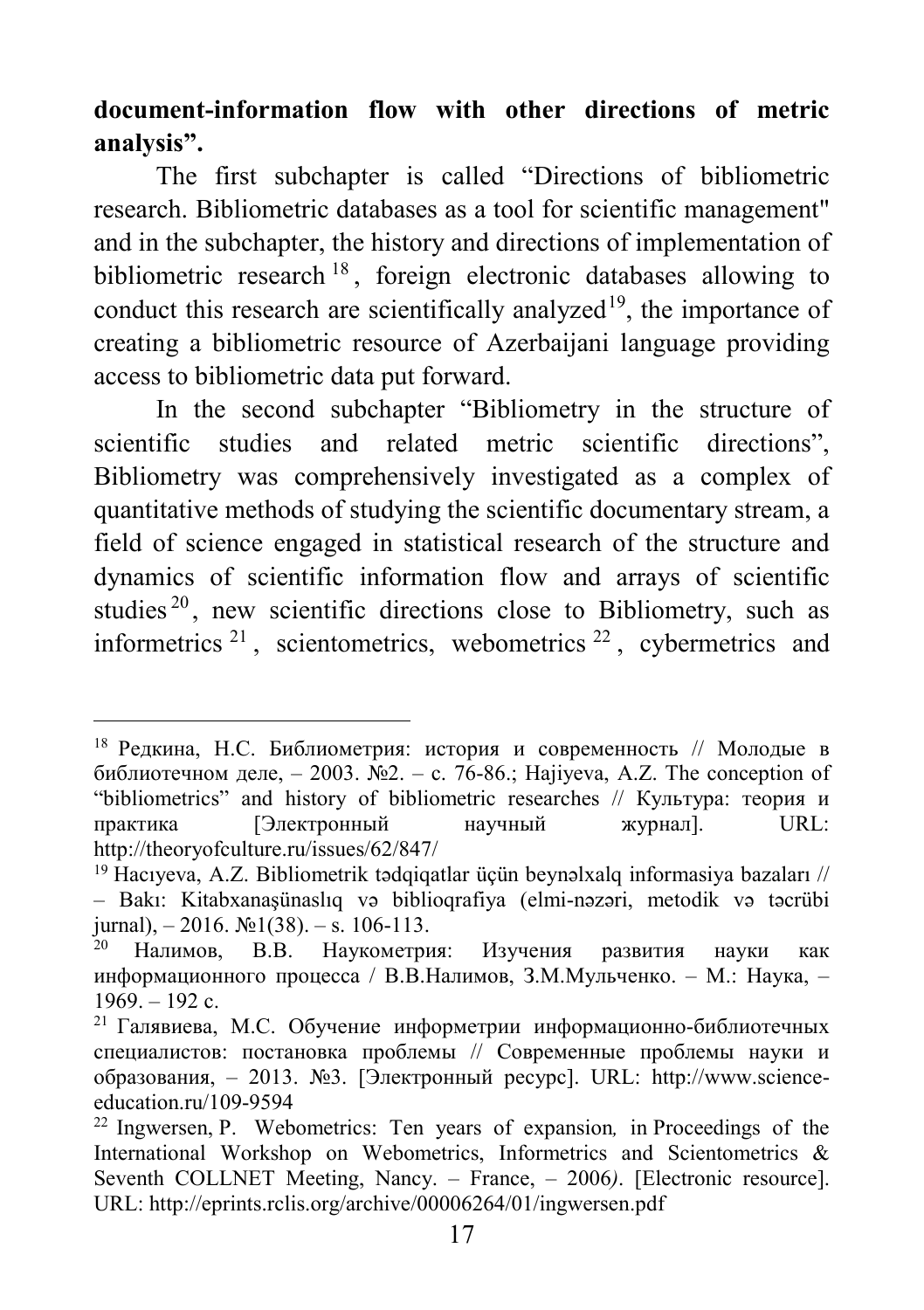altmetrics  $23$ , which study quantitative regularities, documentary stream and widely used in recent years were reviewed and their interaction explored.

The last, third chapter of the research is called **"Comparative bibliometric analysis - the practical application of information analysis strategy in the library-information system as a means of mathematizing this area of activity".** This chapter defined (On the example of Azerbaijan National Library) the dynamics of documentinformation flow in libraries based on the methods of comparative bibliometric analysis, the current situation assessed under the statistical results. The chapter consists of 2 sub-chapters.

In the first sub-chapter "Determining the regularities of assessing the development prospects of document-information flow in libraries based on the application of bibliometric analysis methods", a bibliometric analysis of all literature included in the library during 2000-2016 was conducted<sup>[24](#page-17-1)</sup>, and it was possible to determine the necessary statistical information for assessing the usage efficiency of Azerbaijan National Library and informational significance of different types of documents. As one of the important directions of the acquisition of the Azerbaijan National Library fund, a bibliometric analysis of incoming and outgoing documents was implemented during 6 years of an international book exchange<sup>25</sup>.

In the second subchapter "Bibliographic information resources as one of the sources of bibliometric analysis", during 10 years (2003-2013), the statistics of books and dissertation abstracts

<span id="page-17-0"></span> <sup>23</sup> Гаджиева А.З. Библиометрия в системе смежных научных дисциплин [Электронный ресурс]. URL: http://www.bibliotekar.ru /media2/ bibliometria.htm

<span id="page-17-1"></span> $^{24}$  Гаджиева А.З. Формирование фонда: сравнительный библиометрический анализ // – Волгоград: Известия Волгоградского государственного педагогического университета, – 2016. №4 (108). – с. 133-135.

<span id="page-17-2"></span><sup>25</sup> Hacıyeva, A.Z. Azərbaycan Milli Kitabxanasının beynəlxalq kitab mübadiləsi sahəsindəki fəaliyyəti (2010-2015): bibliometrik təhlil // "Kitabxana-informasiya fəaliyyəti və fənlərarası inteqrasiya" mövzusunda Beynəlxalq Elmi Konfransın materialları, 29 dekabr, 2015. – Bakı, – 2016. – s. 82-86.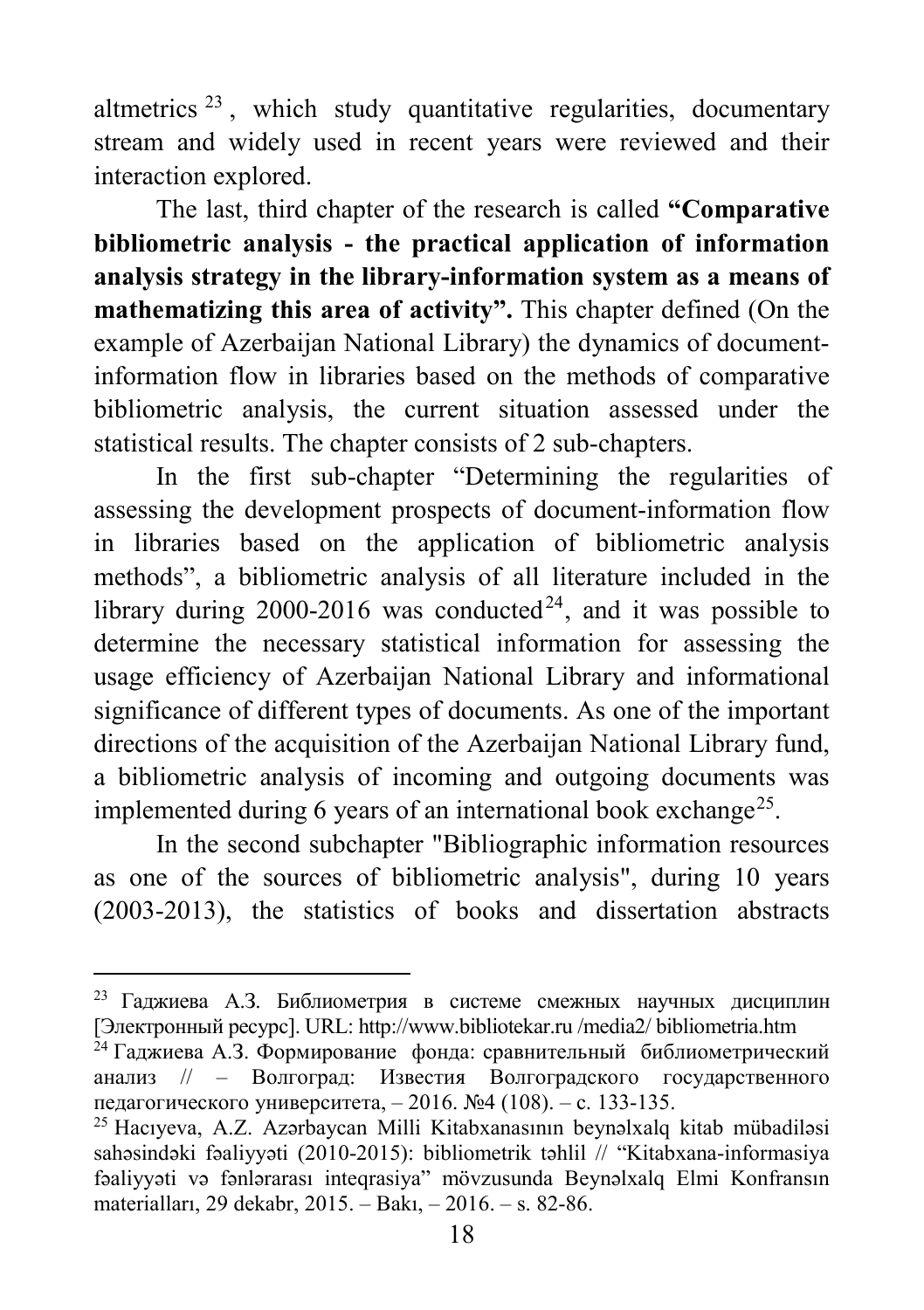published in the Azerbaijani and Russian languages, as well as in other languages was conducted in the country based on the bibliographic index "One-year book of Azerbaijan"<sup>[26](#page-18-0)</sup>. During the bibliometric analysis, the publication (book, dissertation abstract) as a unit of measurement was considered as a real indicator of scientific knowledge and the result of scientific activity.

**The concluding part** discusses the results obtained as a result of the research, recommendations, and suggestions on the more active participation of libraries in the formation of bibliometric research, the application of innovative results in the world best practices in this field summarized and presented.

Summarizing the research results conducted in accordance with the topic of the dissertation and concretizing them at the level of defensive provisions, the applicant notes the following main scientific results:

1. In the dissertation, the content and essence of "Bibliometry" concept were studied from the historical point of view, the path of its development determined, special attention paid to the analysis of Bibliometry at the international level, to the determination the role of its application in libraries. The features of bibliometric research implementation and formation model were studied, existing problems in the formation of bibliometric analysis methods clarified, and ways to solve submitted.

2. The role of Bibliometry in scientific communications, methods of teaching Bibliometry and the construction of bibliometric maps were studied.

3. Features, directions, model of formation of history and implementation of bibliometric researches, scientific analysis of foreign electronic databases allowing to conduct these researches, importance of

<span id="page-18-0"></span><sup>26</sup> Hacıyeva, A.Z. Kitabların və dissertasiya avtoreferatlarının bibliometrik təhlili biblioqrafik biliyin elementi kimi (2003-2013-cü illər; müqayisəli təhlil)  $//-$  Bakı: Kitabxanaşünaslıq və biblioqrafiya (elmi-nəzəri, metodik və təcrübi jurnal), – 2015. №1 (36). – s. 132-142.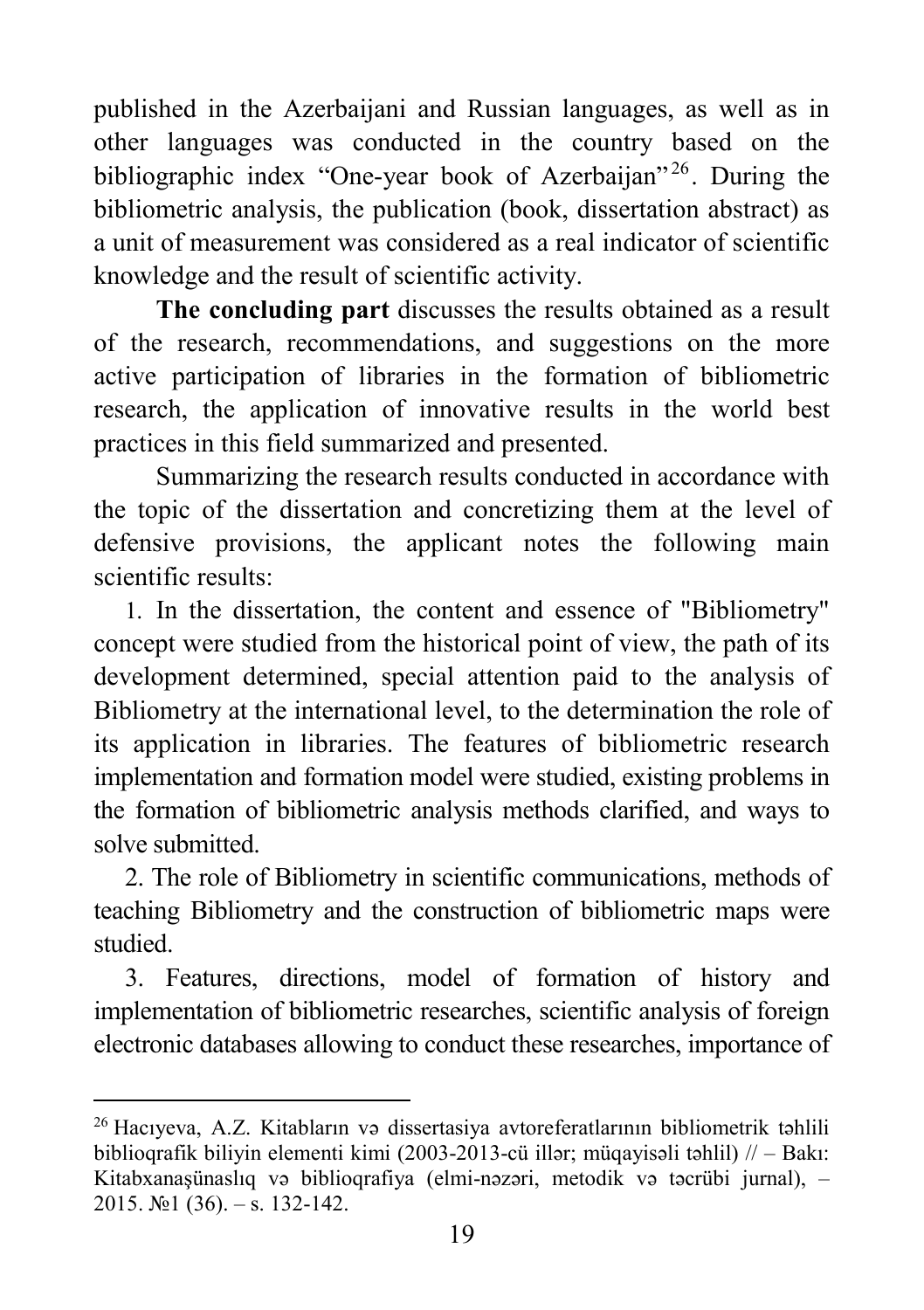creation of Azerbaijani language bibliometric resource for obtaining bibliometric data were emphasized.

4. Bibliometry has been comprehensively studied as a complex of quantitative methods of studying the flow of scientific documents, the structure of scientific information flows and arrays of science, the field of statistical research of dynamics, informatics, elmmetry, webmetry, cybermetry, altmetry, etc., which study quantitative regularities, as well as document flows and have been widely used in recent years. Scientific metric directions close to Bibliometry, such as.

5. Dynamics of document-information flow in libraries was determined based on the methods of comparative bibliometric analysis (on the example of the National Library of Azerbaijan), the current situation was assessed on the basis of statistical results. In order to assess the effectiveness of the use of the National Library of Azerbaijan, the information value of various types of documents, a bibliometric analysis of all literature received by the library in 2000-2016 (17 years) was conducted, it was possible to determine the necessary statistics. Also, as one of the important directions of staffing of the National Library of Azerbaijan, bibliometric analysis of incoming and outgoing documents was carried out during 6 years (2010-2015) in the implementation of international book exchange.

6. On the basis of the bibliographic index "Unity of Azerbaijan Literature" for 11 years (2003-2013) statistics of books and dissertation abstracts published in the Azerbaijani and Russian languages, as well as in other languages were conducted in the country.

7. In the dissertation work, the history of bibliometric research in world libraries is involved in complex research, analyzed from the point of view of librarianship and bibliography, the state of Bibliometry formation in Azerbaijani libraries is studied, the level of use of world experience was determined, the activity of a library was considered in the system of its formation, the existing problems were investigated and the solutions of the problems were presented.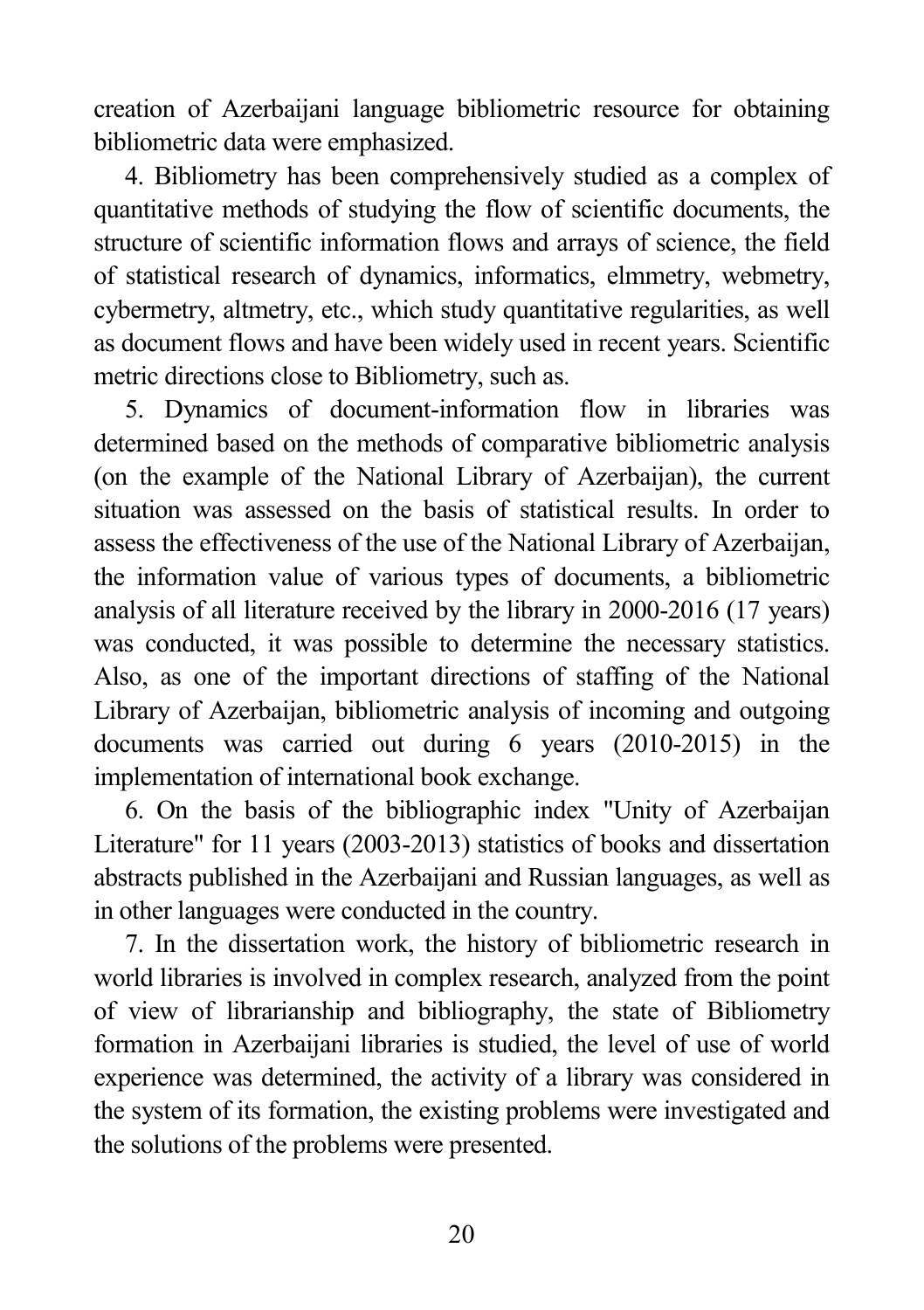The submitted proposals are aimed at the formation of Bibliometry, the purposeful activities of libraries, scientific and informal institutions on this area, the solution of current issues in this field in our country, based on world experience.

 $\checkmark$  Bibliometric databases should be created for supporting scientific research. The creation of a bibliometric resource will undoubtedly stimulate the interest of Azerbaijan scientists, business leaders, information specialists in electronic information and existing types of accompanying services.

 $\checkmark$  In the conditions of network technologies, bibliometric and scientometric methods may be developed, and the "Azerbaijan Science Map" project prepared.

 $\checkmark$  The Commission on evaluation of efficiency of activity of ANAS enterprises is established, the Presidium may adopt a decision regulating the use of indicators to evaluate the performance of research institutes.

 $\checkmark$  A methodology for applying bibliometric research may be developed and their results be used in the theory and practice of librarianship and bibliography.

 $\checkmark$  The interest of libraries in the problems of analysis of cited literature flow should be activated (In connection with the new need for evaluating the scientific activity of employees of ANAS branch institutes, and universities). Libraries should be actively involved in this process, the largest libraries must subscribe regularly to the products of the US Institute of Scientific Information (ISI) and provide licensed access to the reference analysis system, summaries and methodologies on detection and use of citation indices be prepared.

 $\checkmark$  Execution of complex readers' inquiries by the library, implementation of bibliometric research related to planning in the field of country study should be one of the perspective activities. Bibliometric measurements may be implemented by employees during the acquisition of the fund, in the process of bibliography of literature micro stream with various topics, as well as during the participation of libraries in regional social programs and projects.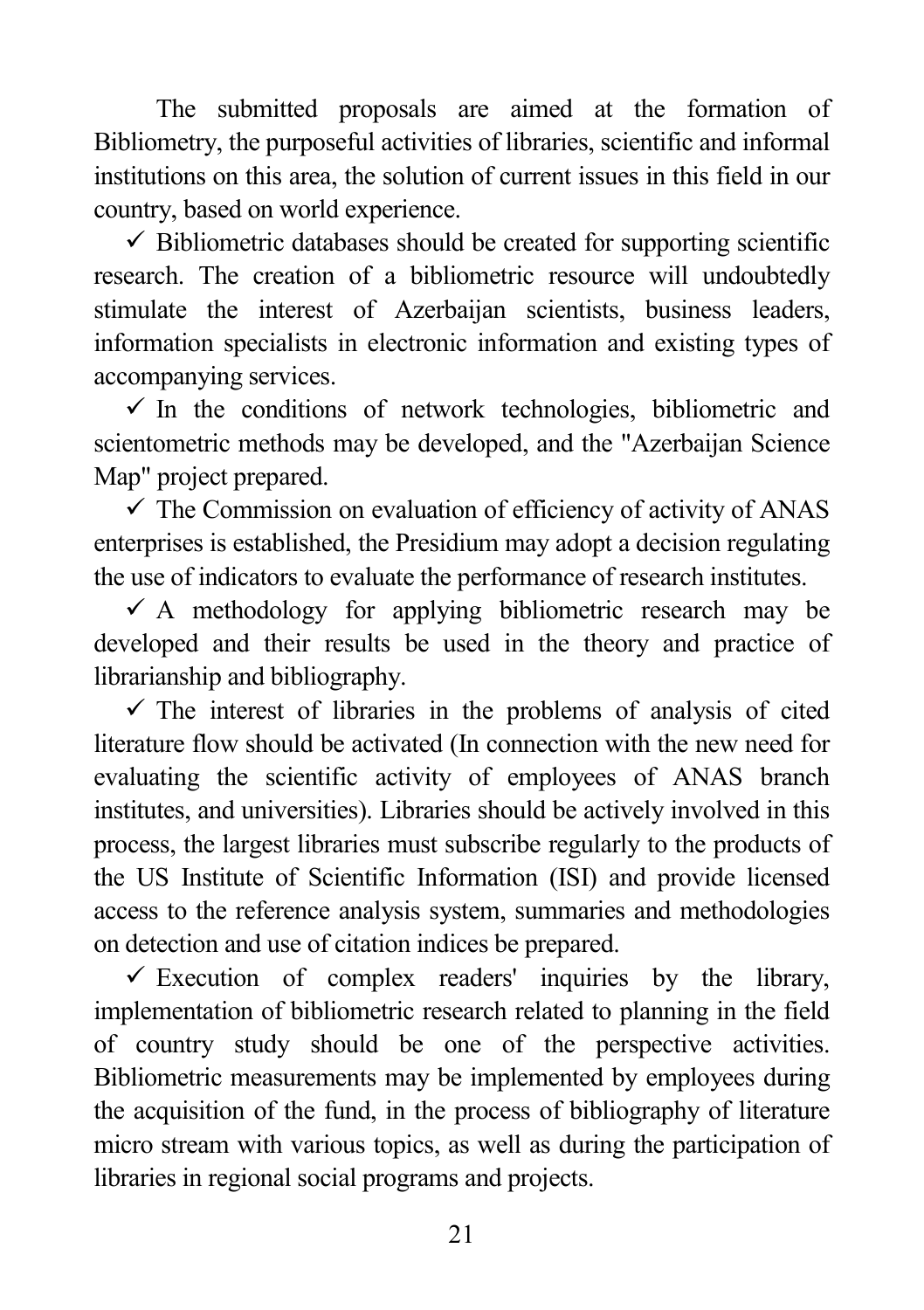$\checkmark$  Bibliometric activities should be done on the formation of electronic libraries and collectives. In this regard, specialists should master new methods and software products for the development and visualization of changes. Visualization of bibliographic records and bibliometric data (infographics) is an important and perspective direction.

 $\checkmark$  Summarizing the analysis results of works on personal bibliography, scientific studies, scientometrics, Bibliometry, bio graphics may allow to assess the current state of personal bibliography, its functional diversity, to reveal ways of managing the individual creativity and knowledge of the scientist via personal scientific aids.

 $\checkmark$  To create an information service called "Publishing Activity" Assessment" in the "Resources and Services" section of the libraries website (for determining the citation index).

To reflect data on information resources and methodologies used to determine the citation index of scientists, institutions, journals and impact factors of scientific journals.

 $\checkmark$  To provide bibliometric analysis of Azerbaijani language dissertations on librarianship and bibliography science, their analytical characteristics.

 $\checkmark$  Practical application of bibliometric analysis by developing combined methods in the formation of the journal fund of libraries

 $\checkmark$  Information provision of scientific research in academic libraries using bibliometric methods.

 $\checkmark$  Training of Bibliometry professionals is a matter of perspective. The teaching of Bibliometry in the higher education system is mandatory. It is possible to organize courses in this field based on the experience of various universities around the world. It is possible for specialists in libraries and information institutions to master the methodology of conducting bibliometric research through the organization of special education. The methodology of studying the dynamics of document-information flow by bibliometric methods should be teaching the course "Methods of bibliometric research"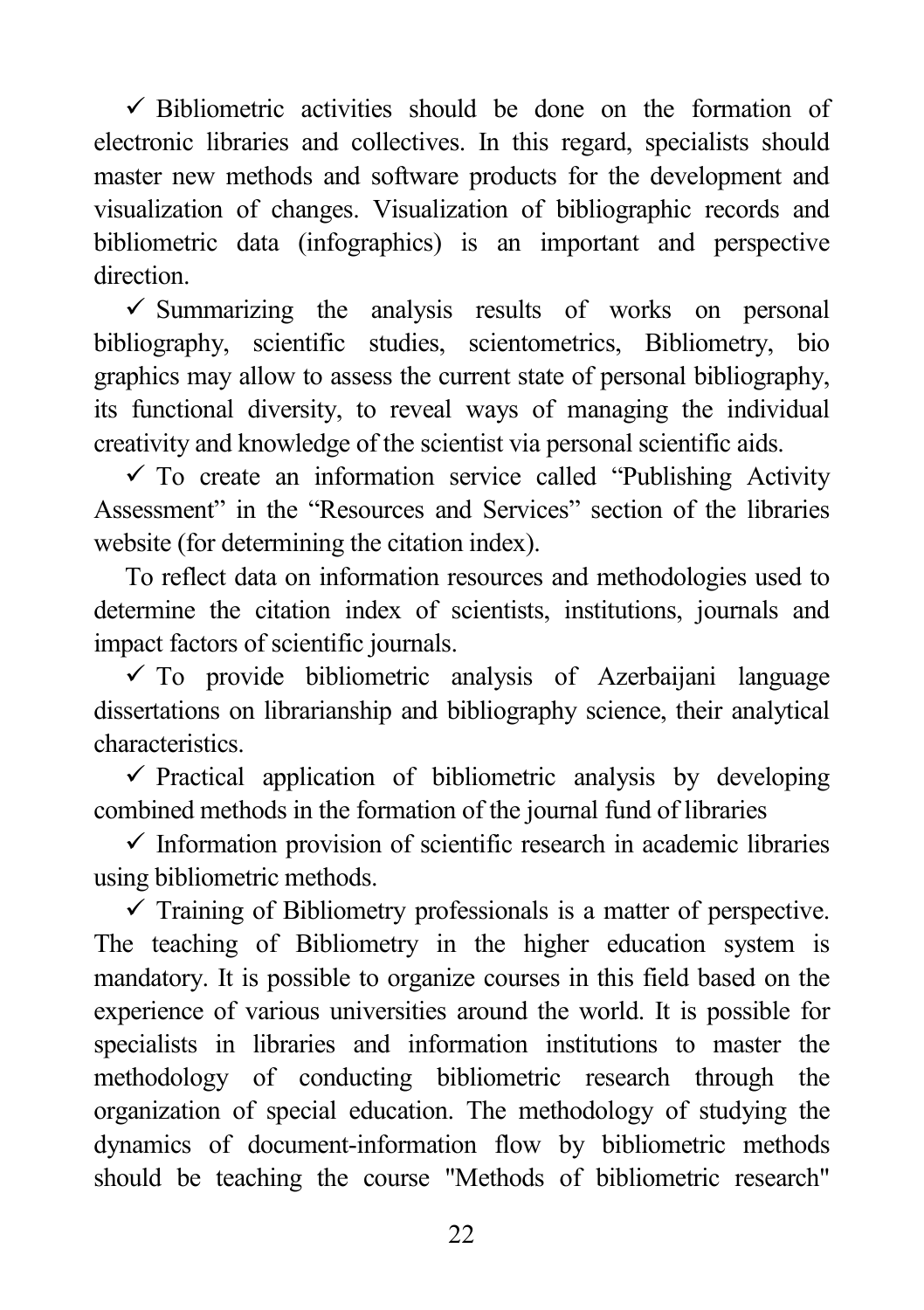compiled by specialists and included in the educational process of educational institutions according to all methodological requirements. The main purpose of the course is to train a specialist for studying the methods of quantitative analysis of document-information flow.

It should be noted that a differential approach for assessing the effectiveness of scientific activity in libraries is important. Multilevel research of document-information flow will allow setting the activity of libraries at the most relevant and effective level. The increasing volume of scientific information in libraries makes the implementation of bibliometric research relevant. Their implementation requires special knowledge, competent use of new technologies and information resources. The combination of bibliometric methods with modern technical means and information resources allows to expand the possibilities of research in libraries, to structure document arrays and to direct them in an increasing flow. Prospects for the application of bibliometric methods are related to the development of new information technologies and the implementation of information support of science.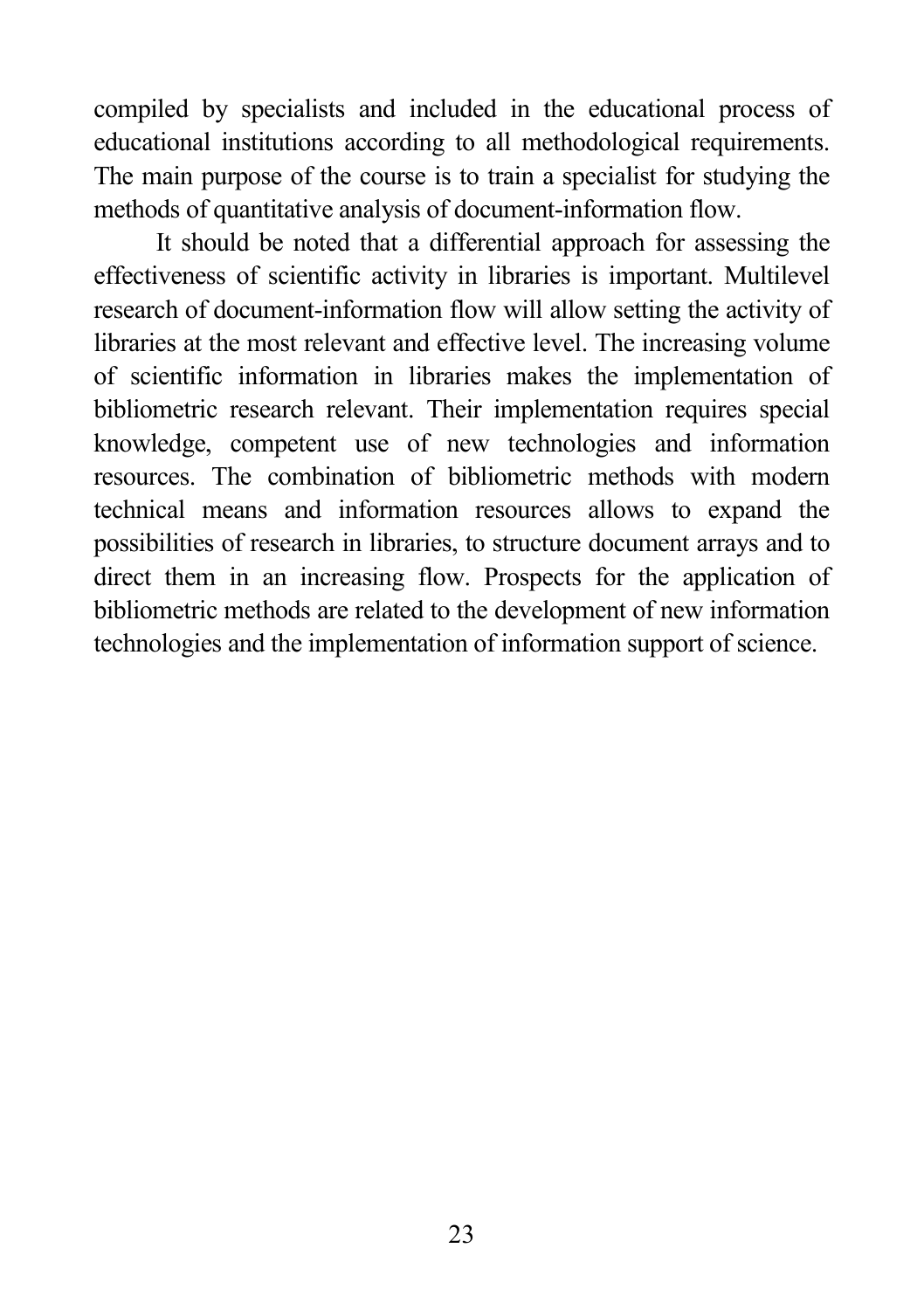## **List of published scientific works of the author related to the subject of the dissertation**

- 1. Bibliometrik tədqiqat istiqamətləri, bibliometrik üsullar // Bakı: Kitabxanaşünaslıq və biblioqrafiya (elmi-nəzəri, metodik və təcrübi jurnal),  $-2014$ .  $\mathbb{N}$ <sup>o</sup> 1 (34). – s. 85-94.
- 2. Bibliometriyanın qanunları // Bakı: Kitabxanaşünaslıq və biblioqrafiya (elmi-nəzəri, metodik və təcrübi jurnal), – 2014. №2  $(35)$ . – s. 131-136.
- 3. "Bibliometriya" anlayışı və bibliometrik tədqiqatlar tarixi // Bakı Dövlət Universitetinin 95 illiyinə həsr olunmuş "Kitabxanainformasiya və nəşriyyat fəaliyyətinin müasir problemləri" mövzusunda Respublika Elmi Konfransının materialları,– Bakı:- 25 dekabr,  $-2014$ ,  $-$  s. 85-88.
- 4. Возможности и ограничения применения библиометрических указателей // Материалы II Международного конгресса «Библиотека как феномен культуры». Национальная библиотека Беларуси, - Минск:- 22-23 октября,- 2014,– c. 41- 43.
- 5. Kitabların və dissertasiya avtoreferatlarının bibliometrik təhlili biblioqrafik biliyin elementi kimi (2003-2013-cü illər; müqayisəli təhlil) // – Bakı: Kitabxanaşünaslıq və biblioqrafiya (elmi-nəzəri, metodik və təcrübi jurnal), – 2015. №1 (36), – s. 132-142.
- 6. Комплектование фонда Азербайджанской Национальной Библиотеки: библиометрический анализ // Материалы III Международного конгресса «Библиотека как феномен культуры». Национальная библиотека Беларуси,- Минск:- 21- 22 октября,- 2015, – c. 283 – 287.
- 7. Bibliometrik tədqiqatlar üçün beynəlxalq informasiya bazaları // Bakı: Kitabxanaşünaslıq və biblioqrafiya (elmi-nəzəri, metodik və təcrübi jurnal), – 2016. №1 (38), – s. 106-113.
- 8. Bibliometrik təhlil üsullarının kitabxana təcrübəsində tətbiqi, onların kitabxananın reytinqinin formalaşmasına təsiri // – Bakı: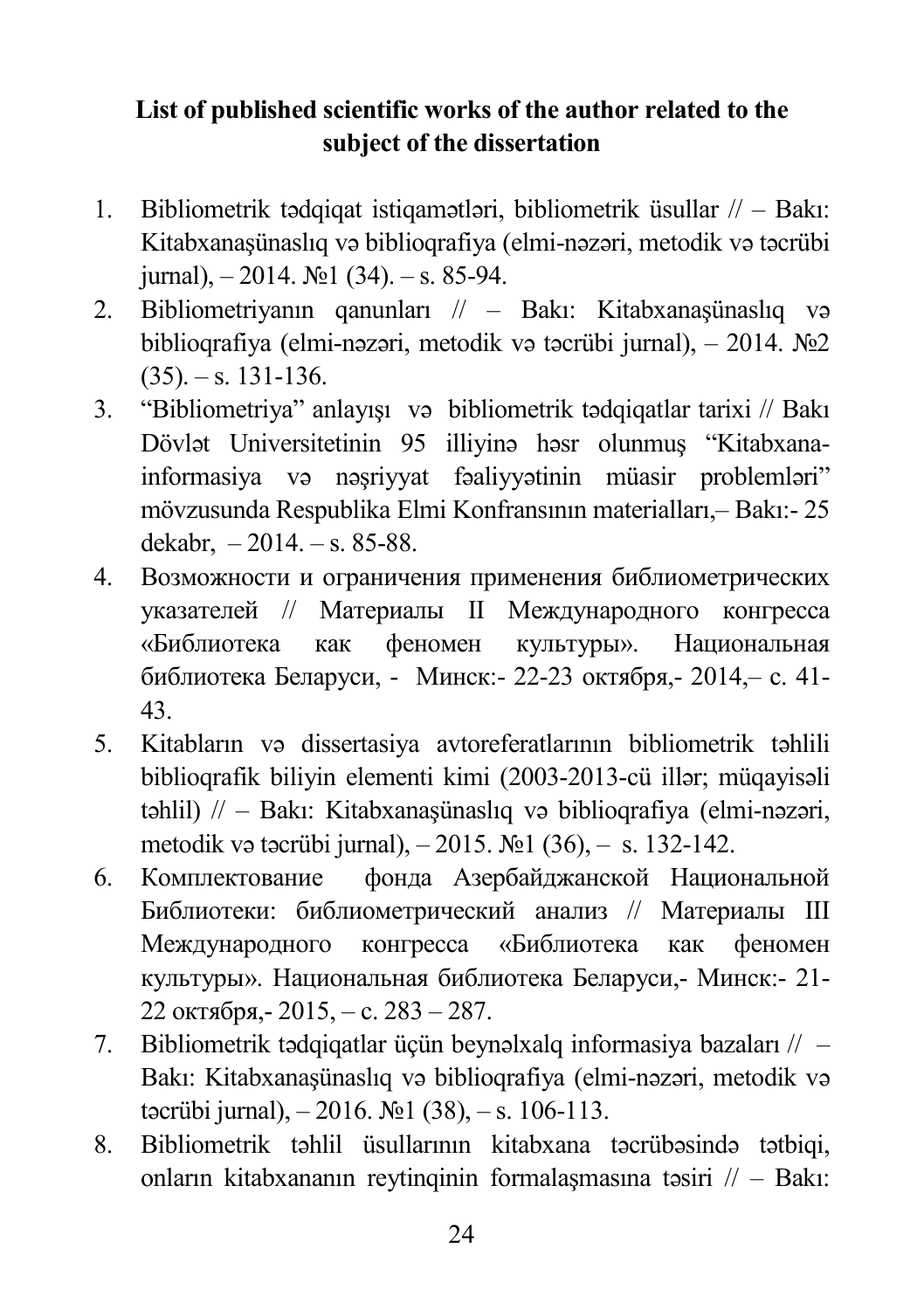Kitabxanaşünaslıq və biblioqrafiya (elmi-nəzəri, metodik və təcrübi jurnal),  $-2016$ .  $\mathbb{N} \times 2$  (39),  $-$  s. 61-65.

- 9. Əsas bibliometrik göstərici olan istinadlar elmi kommunikasiya vasitəsi kimi // *–* Bakı: AMEA M.Füzuli adına Əlyazmalar İnstitutunun Elmi Əsərləri*,* – 2016*.* №1, – s. 134-142.
- 10. Azərbaycan Milli Kitabxanasının beynəlxalq kitab mübadiləsi sahəsindəki fəaliyyəti (2010-2015): bibliometrik təhlil // "Kitabxana-informasiya fəaliyyəti və fənlərarası inteqrasiya" mövzusunda Beynəlxalq Elmi Konfransın materialları,- 29 dekabr,- 2015. – Bakı, – 2016. – s. 82-86.
- 11. Bibliometrik təhlil metodları // "E-kitabxanaların formalaşması problemləri" respublika elmi-praktiki konfransının əsərləri,- Bakı:- 15 aprel, – 2016, – s. 80-81.
- 12. Bibliometrik kartoqrafiyalaşdırma // Azərbaycan xalqının ümummilli lideri Heydər Əliyevin anadan olmasının 93 illiyinə həsr edilmiş Gənc tədqiqatçıların IV Beynəlxalq elmi konfransı: Qafqaz Universiteti. II kitab, -Bakı:- 29-30 aprel,- 2016,- s. 1376-1377.
- 13. The use of bibliometrics in the formation of the journal fund of scientific libraries  $//-$  Baku: Proceedings of young scientists (Gənc alimlərin əsərləri), – 2016. №14, – s. 156-159.
- 14. Формирование фонда: сравнительный библиометрический анализ // – Волгоград: Известия Волгоградского государственного педагогического университета, – 2016. №4  $(108)$ , – c. 133-135.
- 15. Bibliometriyanın tərifləri // Bakı: Mədəniyyət.az, 2017. Noyabr-dekabr. – s. 65-66.
- 16. Библиометрия и близкие научные метрические направления. – Баку: Ренессанс-А, – 2017. – 155 c.
- 17. Библиометрия как модель анализа документальноинформационного потока. – Saarbrücken, Deutschland / Германия: LAP Lambert Academic Publishing, – 2017. – 68 c.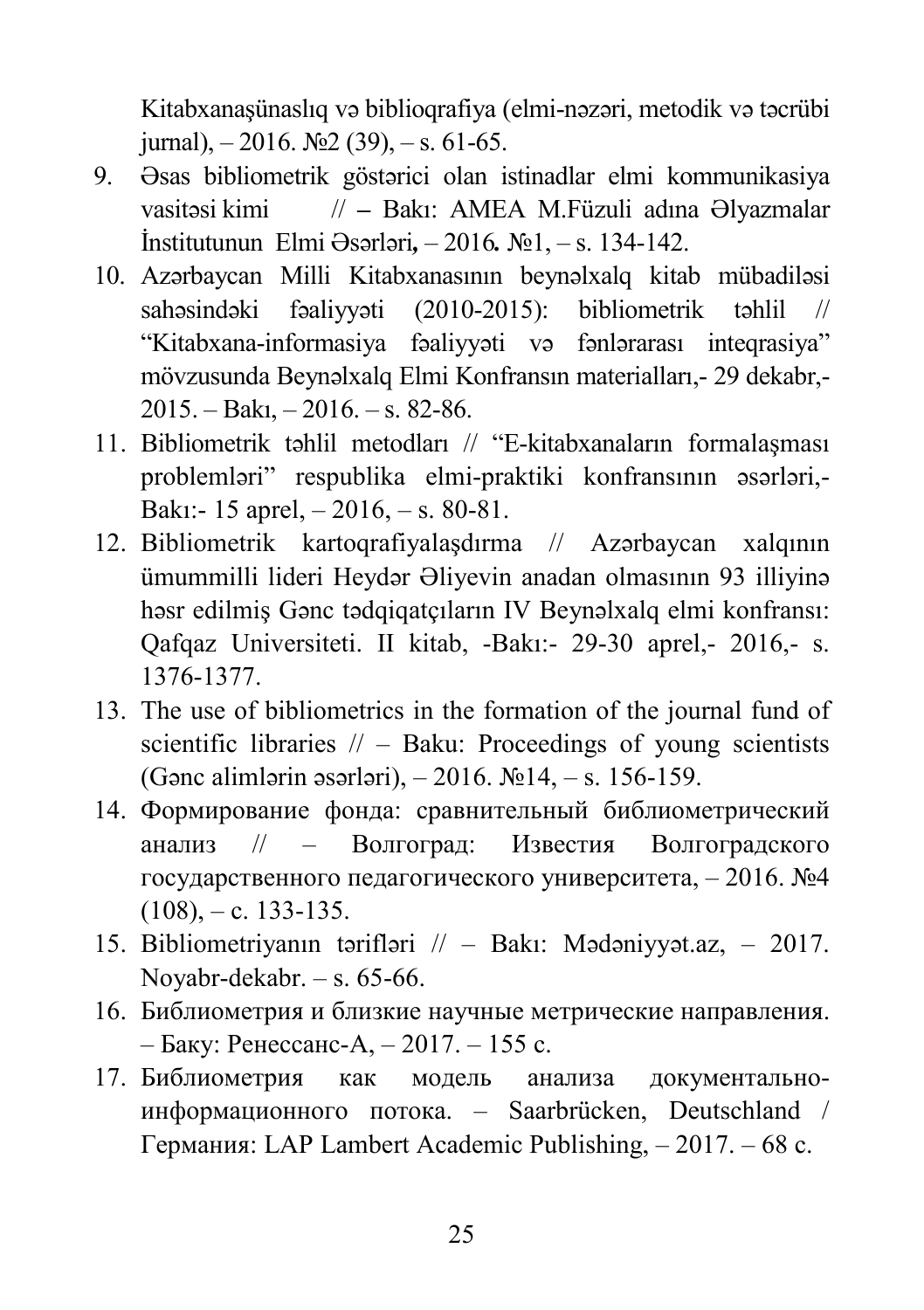- 18. Библиометрический анализ и оценка существующего положения информационно-документального потока информационной культуры в Азербайджане / А.Т.Абдуллаева, А.З.Гаджиева // – Новосибирск: Библиосфера / ГПНТБ СО РАН, – 2018. №1, – c. 66-70.
- 19. Библиометрия в системе смежных научных дисциплин [Электронный ресурс]. URL: <http://www.bibliotekar.ru/media2/bibliometria.htm>
- 20. The conception of "bibliometrics" and history of bibliometric researches // Культура: теория и практика [Электронный научный журнал]. URL: http://theoryofculture.ru/issues/62/847/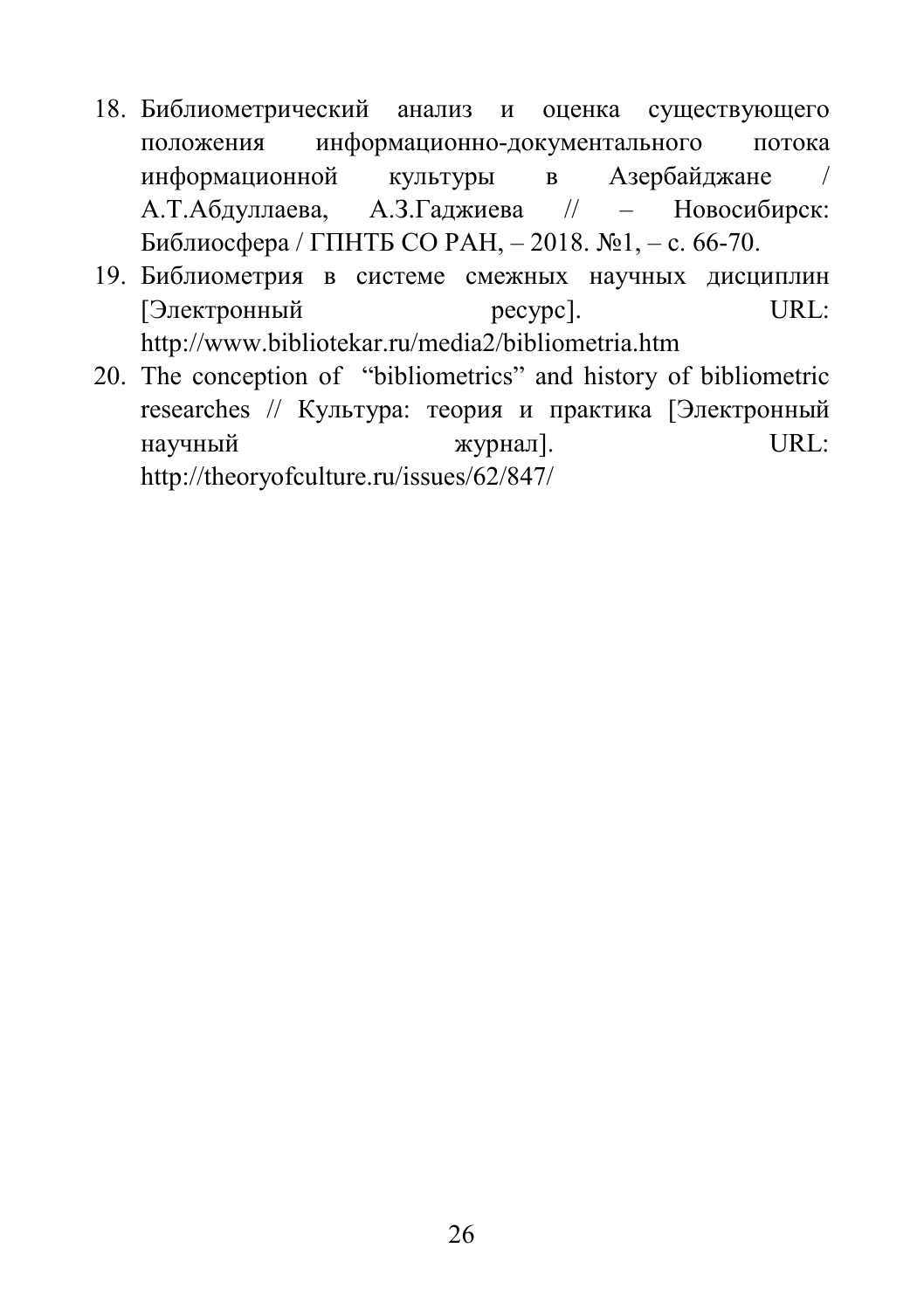The defense will be held on  $24$  may 2022, at  $12$  at the meeting of the One-time Dissertation council BED 1.30 of Supreme Attestation Commission under the President of the Republic of Azerbaijan operating at A.A.Bakikhanov Institute of History of the Azerbaijan National Academy of Sciences.

Address: Baku, AZ 1143, H.Javid avenue, 115.

The dissertation is accessible at the Scientific Archive and Library of the Institute of History named after A.A.Bakikhanov of the Azerbaijan National Academy of Sciences.

Electronic versions of dissertation and its abstract are available on the official website of the Institute of History named after A.A.Bakikhanov of the Azerbaijan National Academy of Sciences.

Abstract was sent to the required addresses on  $22$  ap  $\ell i \ell$  2022.